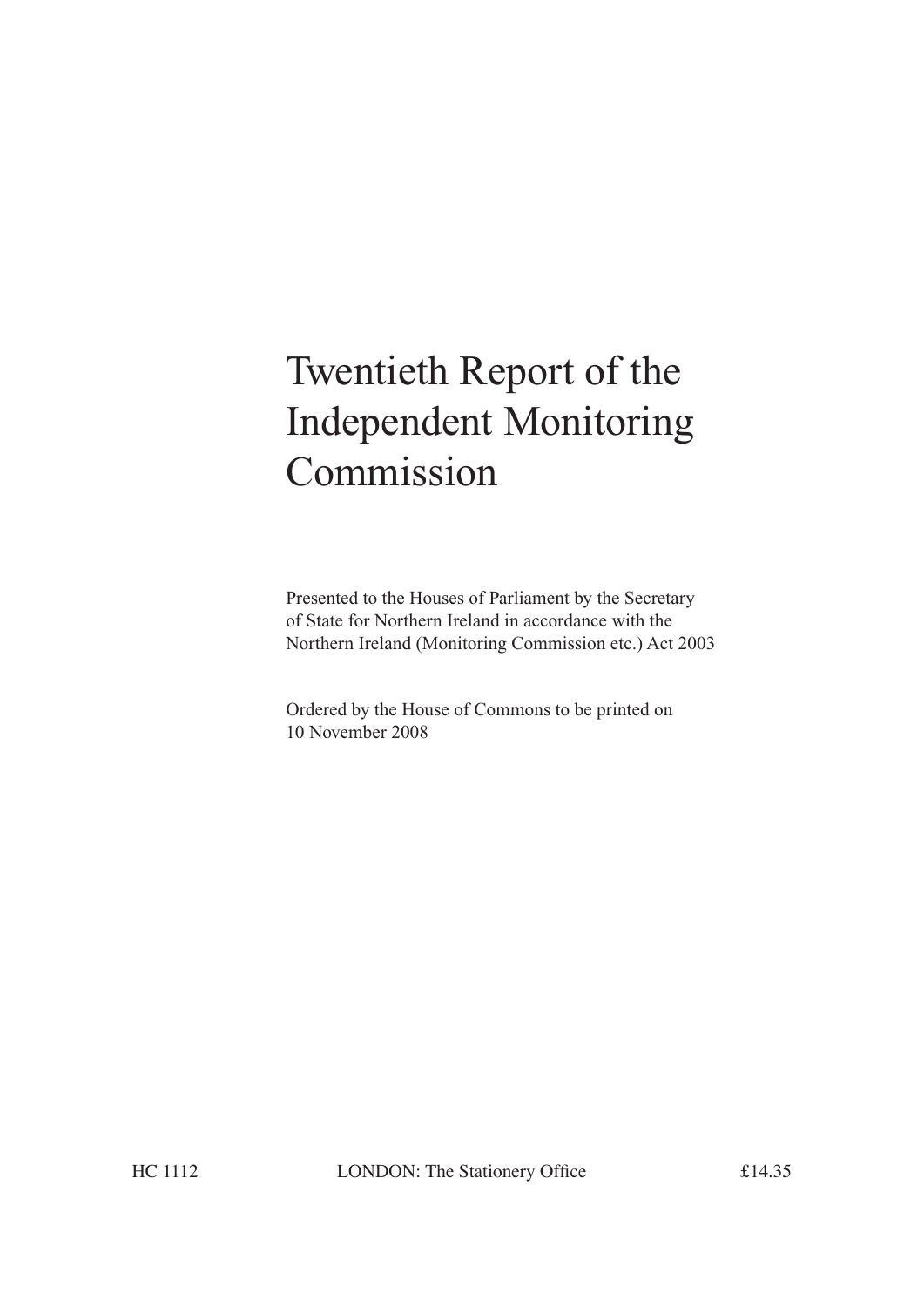# **TWENTIETH REPORT OF THE INDEPENDENT MONITORING COMMISSION**

**Presented to the Houses of Parliament by the Secretary of State for Northern Ireland in accordance with the Northern Ireland (Monitoring Commission etc.) Act 2003**

**Ordered by the House of Commons to be printed on 10 November 2008**

**HC 1112 LONDON: The Stationery Office £14.35**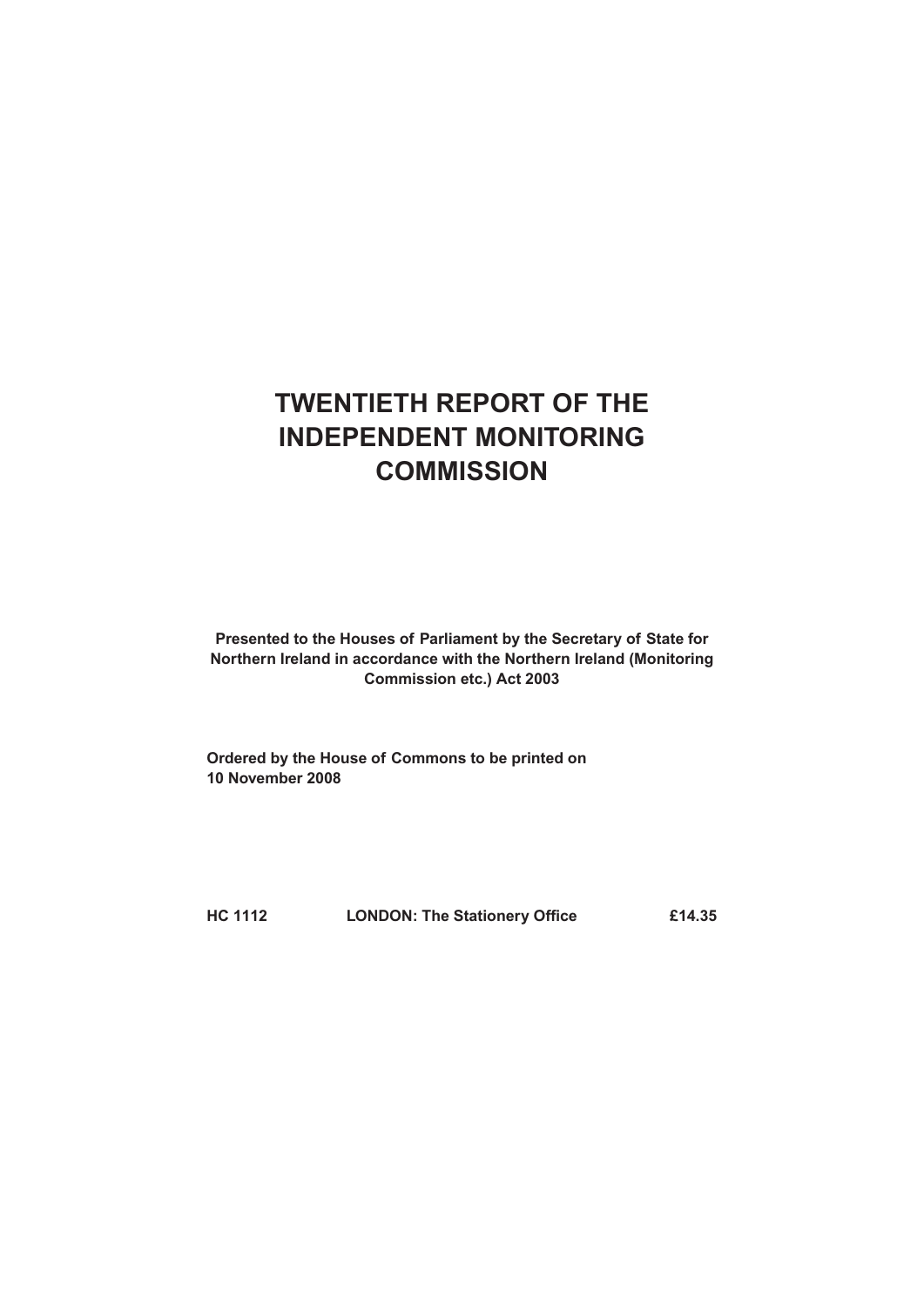#### **© Crown Copyright 2008**

The text in this document (excluding the Royal Arms and other departmental or agency logos) may be reproduced free of charge in any format or medium providing it is reproduced accurately and not used in a misleading context.

The material must be acknowledged as Crown copyright and the title of the document specified.

Where we have identified any third party copyright material you will need to obtain permission from the copyright holders concerned.

For any other use of this material please write to Office of Public Sector Information, Information Policy Team, Kew, Richmond, Surrey TW9 4DU or e-mail: licensing@opsi.gov.uk

ISBN:9780102958171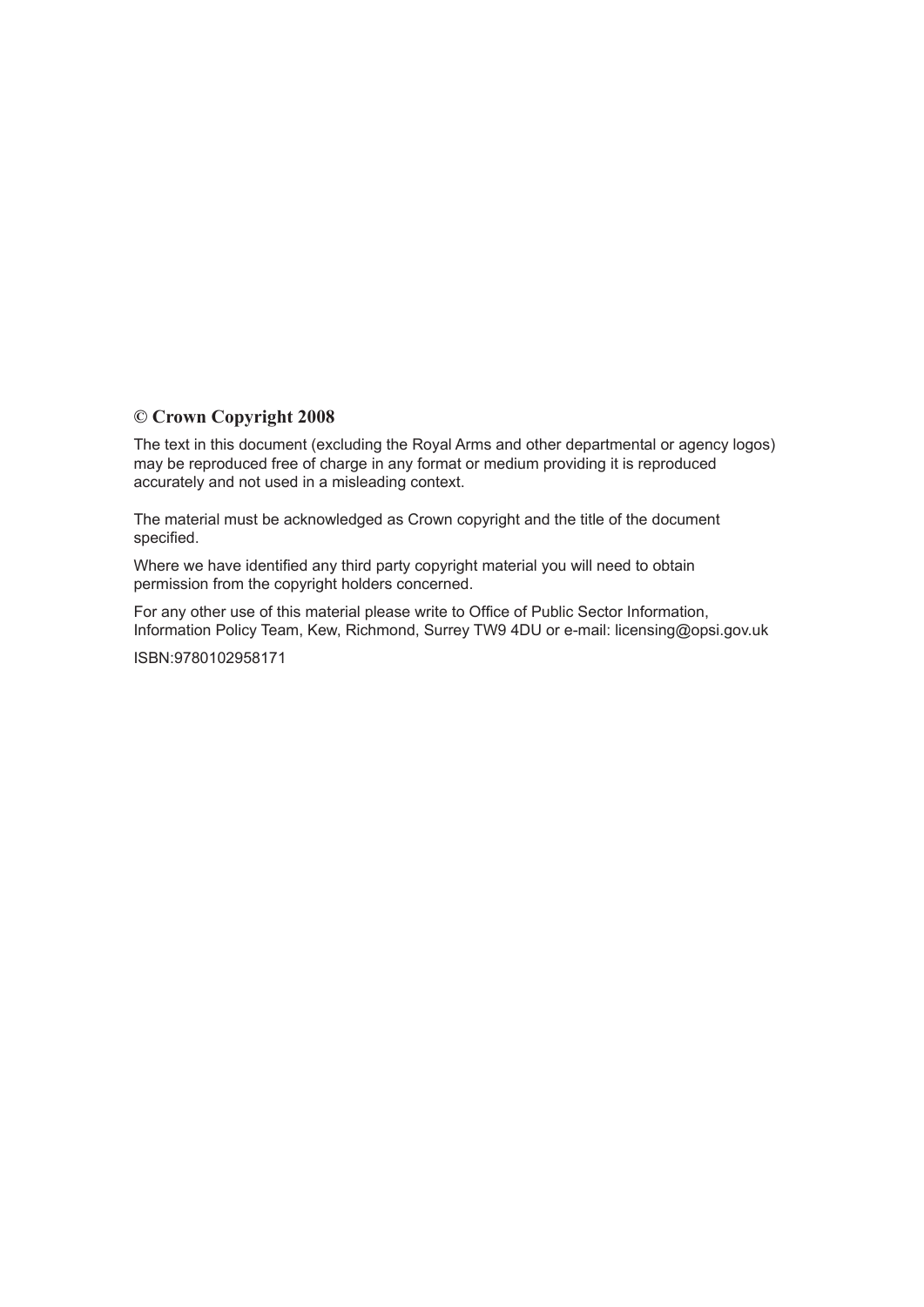# **CONTENTS**

- 1. Introduction
- 2. Paramilitary Groups: Assessment of Current Activities
- 3. Paramilitary Groups: The Incidence of Violence
- 4. Leadership
- 5. Normalisation: Where Next?

#### **ANNEXES**

- I Articles 4 and 7 of the International Agreement
- II The IMC's Guiding Principles
- III The Geographical Distribution of Paramilitary Violence Maps in Section 3 Technical Note and Key to Local Government Districts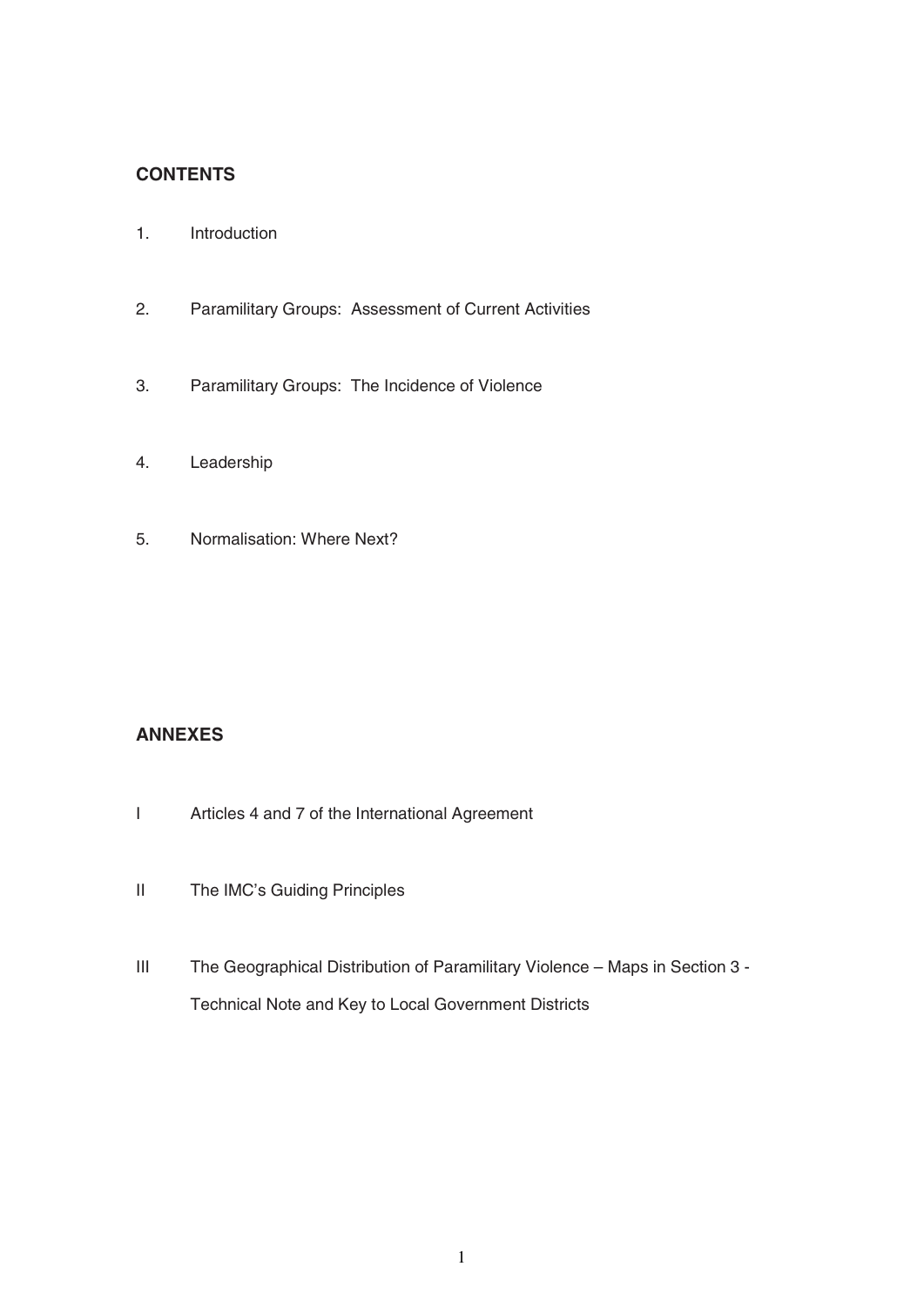## **1. INTRODUCTION**

- 1.1 We present this report on the continuing activities of paramilitary groups under Articles 4 and 7 of the International Agreement establishing the Independent Monitoring Commission<sup>1</sup>.
- 1.2 In accordance with the terms of the International Agreement this report comes six months after our previous full report on paramilitary activity of May 2008<sup>2</sup>. It focuses mainly on the six month period 1 March to 31 August 2008. In the interim the British and Irish Governments asked us for an ad hoc report on the leadership structures of PIRA, which we presented in September<sup>3</sup>.
- 1.3 Two things have been central to all our work:
	- First is the objective of the Commission set out in Article 3 of the International Agreement;

**The objective of the Commission is to carry out [its functions] with a view to promoting the transition to a peaceful society and stable and inclusive devolved Government in Northern Ireland.** 

- Second are the principles about the rule of law and democratic government which we published in March 2004 and which we set out in Annex II.
- 1.4 We also draw renewed attention to three points about the nature of our work:

<sup>-</sup> $1$  The text of Articles 4 and 7 is in Annex I.

 $2$  IMC Eighteenth Report, May 2008.

 $3$  IMC Nineteenth Report, September 2008.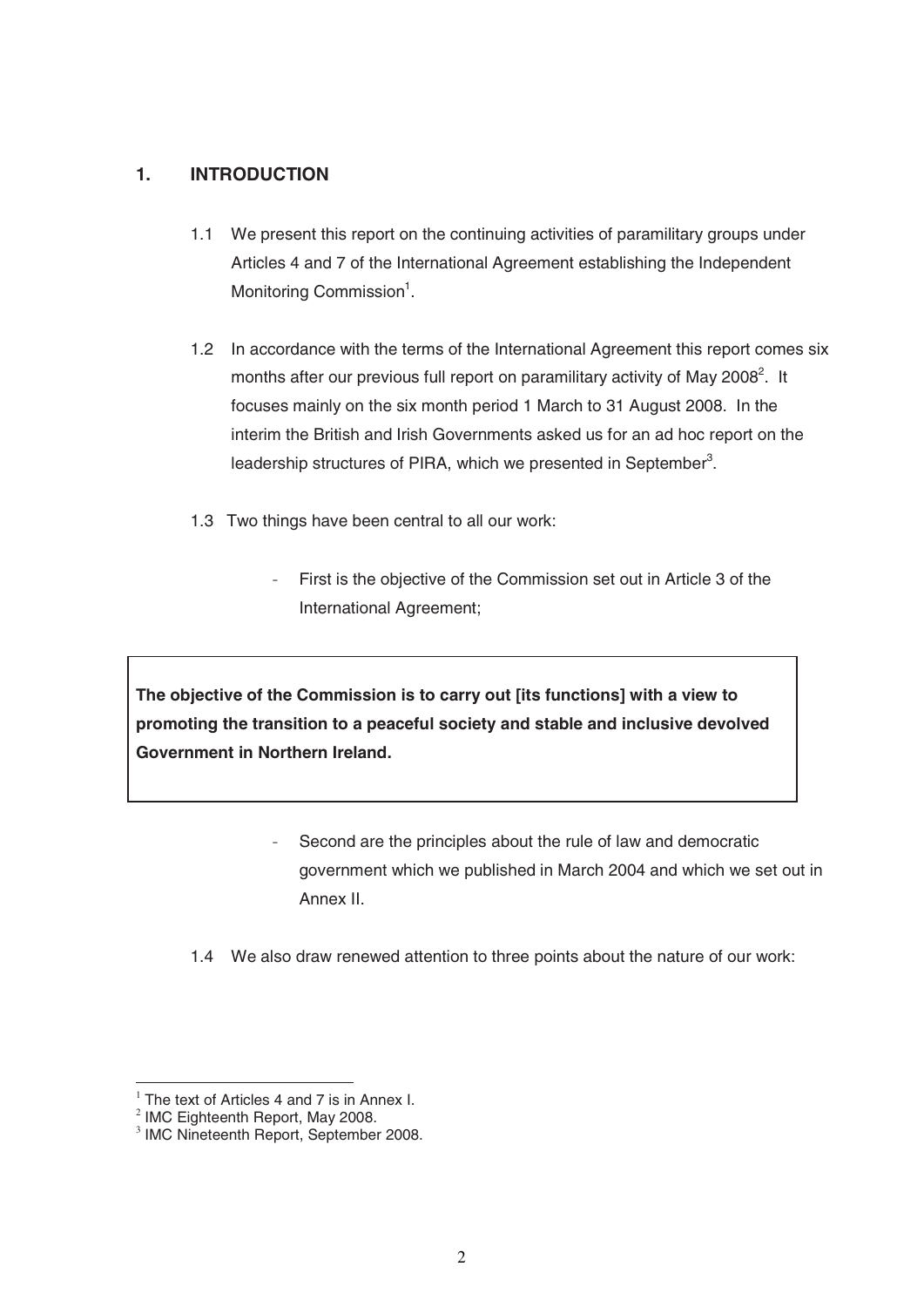- We have explained how we approach our task<sup>4</sup>. We believe that our methods are fair and thorough; we take great care in our assessments; and we have always tried to learn from the experience gained in each report and from what people have said to us about them. We welcome frank comment, as much on this report as on its predecessors;
- We appreciate that while the report addresses the situation in Northern Ireland as a whole, the situation varies very considerably from place to place. People may therefore find that the picture we paint does not tally with their personal experience;
- The views we express in our reports are ours alone. We are independent and expect to be judged by what we say. We do not make statements of official policy. It is for the two Governments and, if appropriate, the Northern Ireland Executive and Assembly, to decide how to respond to our reports.

<sup>-</sup> $4$  IMC Fifth Report, May 2005, paragraphs 1.9-1.13.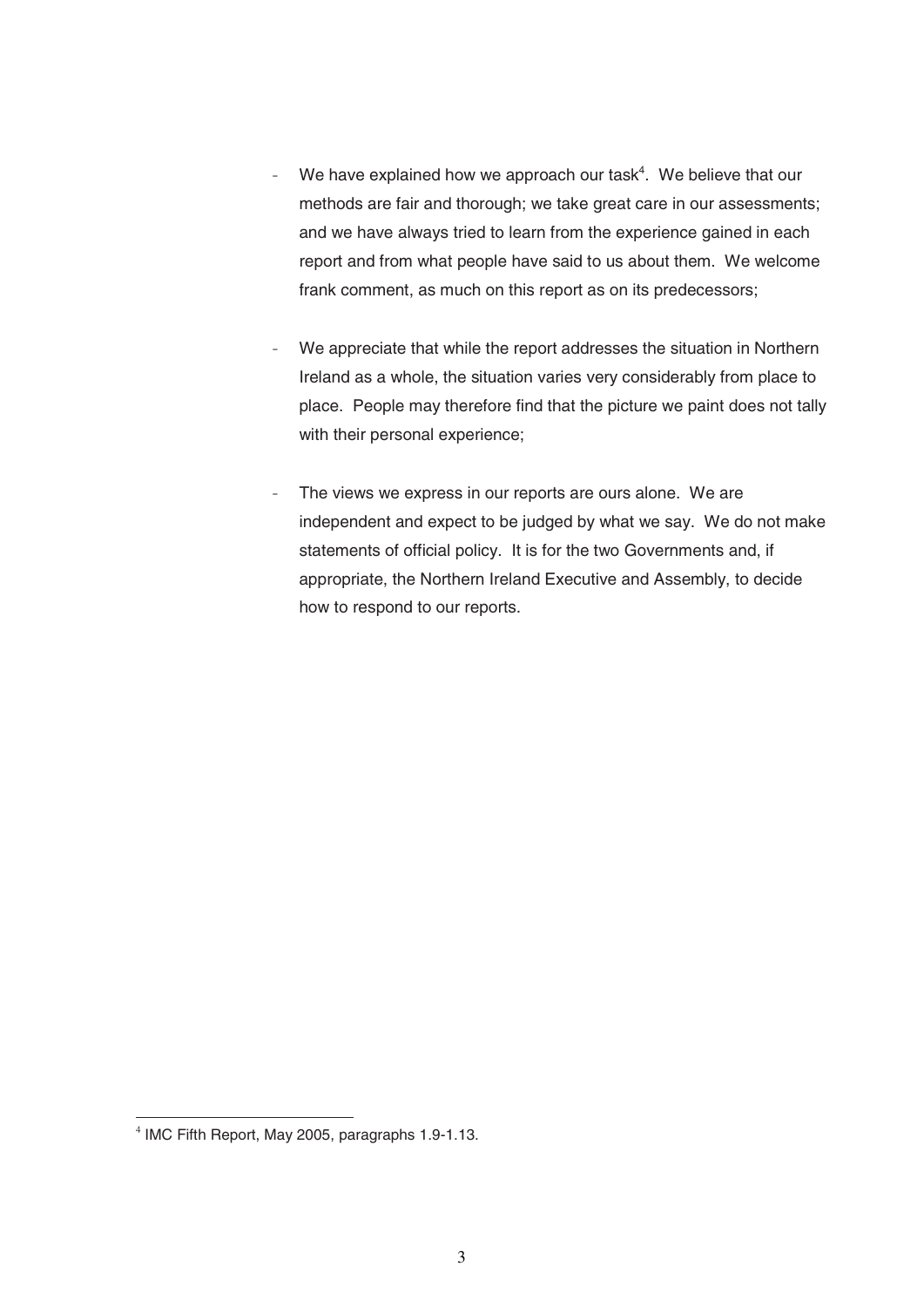# **2. PARAMILITARY GROUPS: ASSESSMENT OF CURRENT ACTIVITIES**

- 2.1 We set out below our assessment of the current activities and state of preparedness of paramilitary groups. We focus on the six months from 1 March to 31 August 2008. The assessment extends those we have given in previous such reports, to which the reader can refer for a comprehensive account of our views over the four and a half years since we started reporting in April 2004 $<sup>5</sup>$ .</sup> Our First Report gave an account of the origins of the groups and their structures at that time.
- 2.2 In all our previous reports of this type we have taken the individual groups in alphabetical order. On this occasion we have decided to take all the republican groups first and then to deal with the loyalist ones.

## A. REPUBLICAN PARAMILITARY GROUPS

#### Dissident Republicans Generally

- 2.3 Since our Twelfth Report in October 2006 we have looked separately at activities which we believe were undertaken by dissident republicans but which we could not at the time attribute to a particular dissident group or for which smaller groupings were responsible. We do the same again here. In addition on this occasion, we offer in paragraphs 2.9-2.11 an overview of dissident republican crime in the light of the increasing seriousness of their recent activities.
- 2.4 In our Eighteenth Report six months ago we said that Óglaigh na hÉireann (ONH) had been more active in the six months under review than it had been in the preceding six month period. We thought that members had been responsible

<sup>-</sup> $<sup>5</sup>$  We have produced two kinds of reports under Article 4. Of the 14 hitherto, 11 have covered the</sup> activities of all the groups. These were our First (April 2004), Third (November 2004), Fifth (May 2005), Seventh (October 2005), Eighth (February 2006), Tenth (April 2006), Twelfth (October 2006), Thirteenth (January 2007), Fifteenth (April 2007), Seventeenth (November 2007) and Eighteenth (May 2008). The three other reports under Article 4 were ad hoc ones. The first two of these were produced at our own initiative: our Fourth (February 2005) which dealt with the Northern Bank robbery and our Sixth (September 2005) which dealt with the UVF/LVF feud. The third ad hoc report was at the request of the British and Irish Governments: our Nineteenth (September 2008) which dealt with the leadership of PIRA.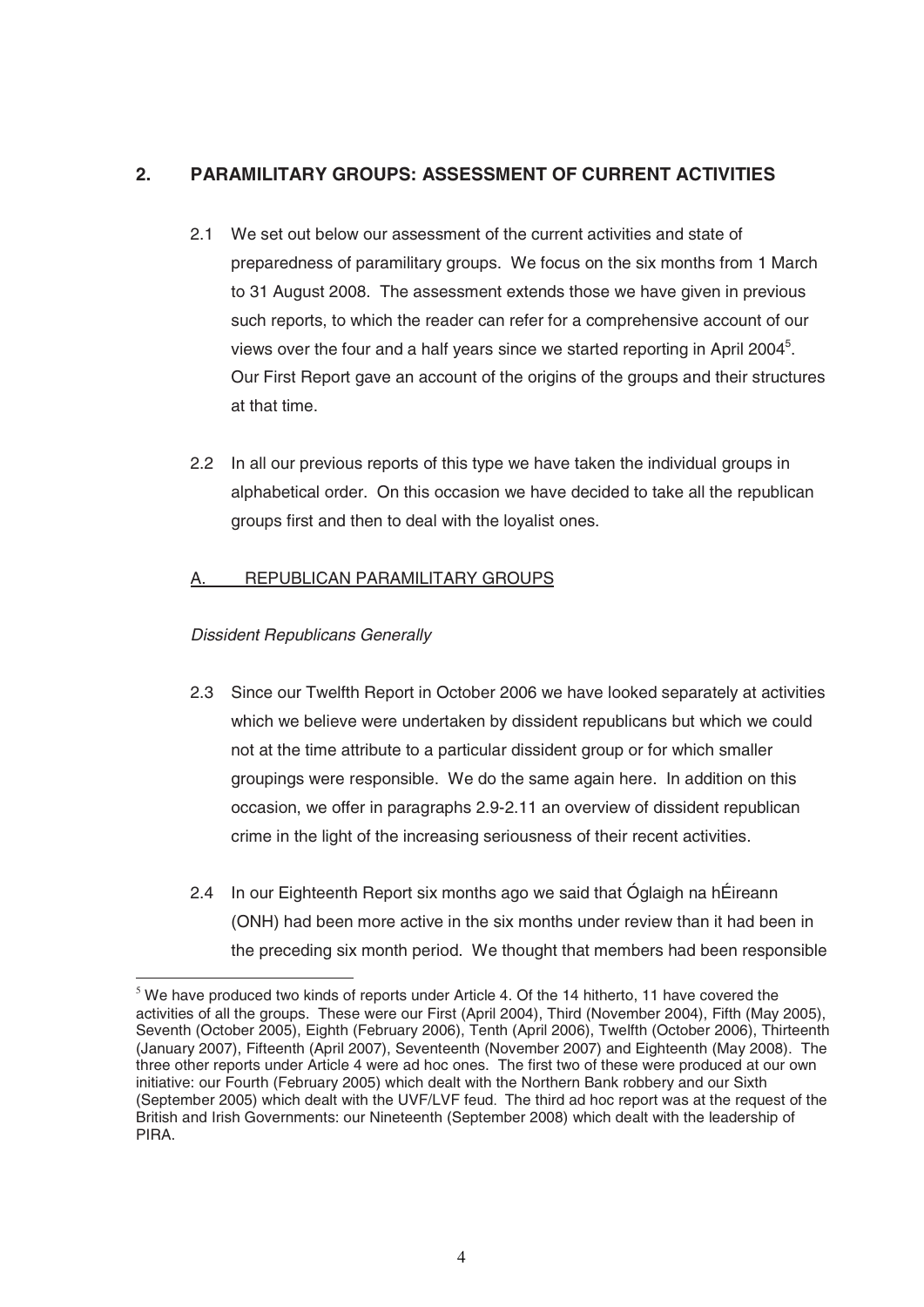for a murder and other attacks and that the grouping was engaged in recruiting, training, targeting and the attempted procurement of weapons. Members were also involved in serious crime. We concluded that ONH remained a continuing and serious threat, including to the lives of members of the security forces<sup>6</sup>. In the same report we also noted that another dissident splinter grouping calling itself the Irish Republican Liberation Army (IRLA) had emerged in the Ardoyne area of West Belfast; that amongst dissidents generally there remained a desire to mount attacks and to cause disruption in other ways; that no progress had been made in promoting co-operation between dissident groups; and that the police and intelligence agencies North and South maintained a high level of activity against them, and had had a number of successes.

- 2.5 A find in the South in April was associated with ONH, which continued attempts to obtain weapons. In August suspect items were found in searches in Fermanagh which were also associated with ONH. The organisation continued to seek to raise funds, and although we believe that most of the proceeds go to the individuals involved in collecting them, some may go to the organisation. It also sought to recruit members, though we think with limited success. ONH continued to plan and engage in criminal activity such as drug dealing, robbery, fuel laundering and smuggling, especially of tobacco. In March a member of ONH carried out an armed robbery in the Strabane area. We believe that ONH continues to pose a serious threat, both as a paramilitary group capable of extreme violence and because of the criminal activities of its members.
- 2.6 IRLA continues to exist although we believe that it is essentially a group of criminals taking a republican banner in order to give supposed status to their activities. We believe that it was responsible for a shooting in Belfast in August. It claimed responsibility for more incidents than it may have actually carried out. Although we think that at the moment it does not present a significant threat we will continue to monitor it closely.

-

<sup>&</sup>lt;sup>6</sup> The Secretary of State announced on 14 May 2008, a fortnight after the publication of our Eighteenth Report, that ONH would be specified under the Northern Ireland (Sentences) Act 1998.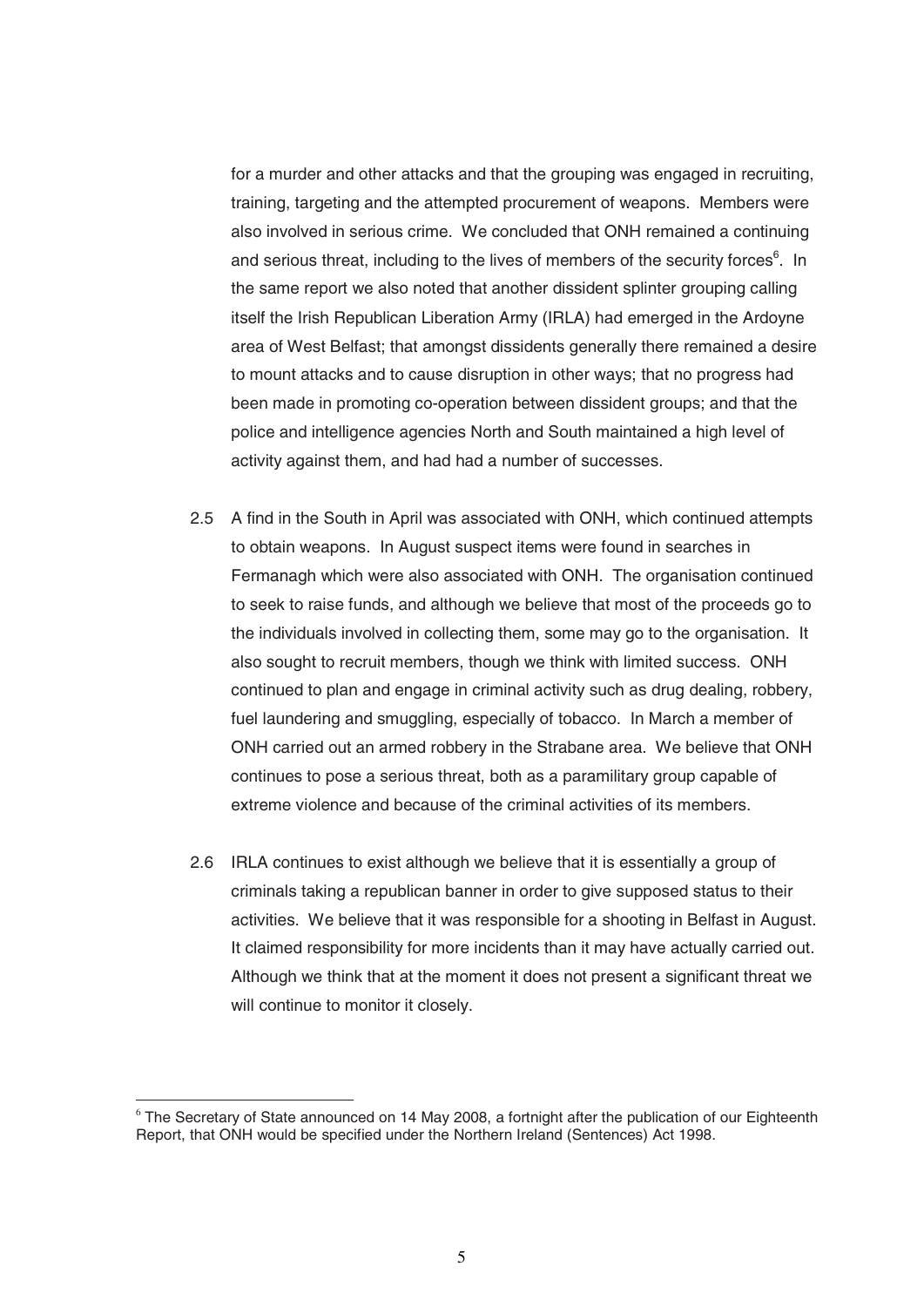- 2.7 In our Twelfth and Thirteenth Reports we referred to *éirígí*, which we described as a small political grouping based on revolutionary socialist principles<sup>7</sup>. The grouping remains a political one with a focus on aggressive protest activities. We have no information to suggest that it is involved in paramilitary activity.
- 2.8 We believe that dissidents were responsible for a number of incidents involving explosive devices although we cannot be certain which group was involved: one was on the railway at Lurgan in April (possibly an elaborate hoax – it did not function); another on the railway near Portadown in May (possibly intended to disrupt the international investment conference at that time); two incendiary devices in a shop in central Belfast in the same month; a crude pipe bomb attached to flammable liquid found at the Newry Customs Post in June; and an attempt to place a device (which did not explode and may have been intended as a hoax) in a vehicle in August, possibly to lure the police into a vulnerable position. Dissidents were involved in disorders in March, and sought to raise tensions with loyalists during the parades season. We are unable to attribute precisely a number of the republican shootings and assaults to which we refer in Section 3 below, although all were the responsibility of dissidents<sup>8</sup>. Some were a violent response to alleged anti-social behaviour.
- 2.9 We discuss later in this Section the recent activities of each of the main dissident republican groups but in view of the increasing seriousness of what they have done we think it useful to offer an overview first. Three things are clear. First, in the six months under review (and indeed in the weeks following the end of that period) dissidents – mainly CIRA and RIRA - have been especially active. From May to the end of the period under review there was a more concentrated period of attacks than at any time since we started to report on them four and a half years ago. We believe that dissidents have also been undertaking planning and preparation for other attacks. Second, if it were not for the fact that the police on both sides of the border have been successful in disrupting dissident operations and arresting suspects, the number of reported incidents would have been

<sup>-</sup> $^7$  IMC Twelfth Report, October 2006, paragraph 2.20; IMC Thirteenth Report, January 2007, paragraph 2.19.

 $8$  Paragraphs 3.5 – 3.8 and the accompanying graphs.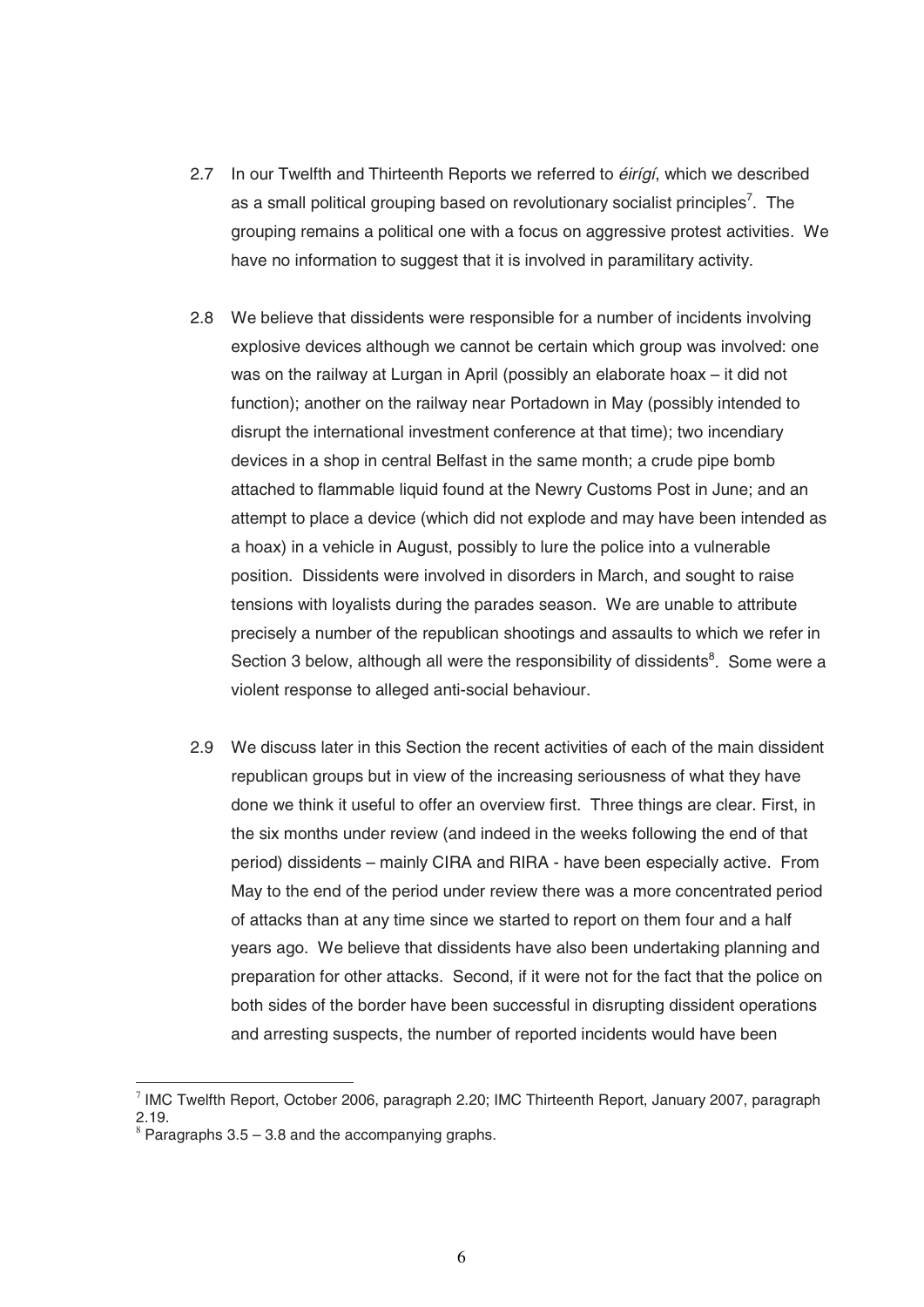higher. Thirdly, dissidents have turned their efforts more directly to trying to kill PSNI officers, using a variety of tactics and methods.

- 2.10 We do not think that there has been any overall material increase in the number of dissident activists or in their access to weapons and explosives. Nor do we think that during the period under review the different groups have been much more successful at concerting their activities at a strategic level than they have been in the past, though it has long been the case that individual members have from time to time co-operated with people from another local group, and there may have been a somewhat greater incidence of this. There were changes in dissident leadership structures, partly caused by arrests and partly by jockeying for position. As our successive reports have shown, dissident activity has often fluctuated, but the pattern has tended to be fairly uneven – when one was more active, another could be less so. In the past few months RIRA and CIRA have both been more active at the same time. One possible reason for this may be a perception that the absence of progress on the devolution of justice and policing has created a political vacuum, or may have caused disaffection among republican supporters, which the dissidents think that they are able to exploit. Another may be an attempt to deflect the PSNI from maintaining the Patten approach and to prevent normal policing in certain areas.
- 2.11 We view the focus on PSNI officers as very serious. Dissidents especially CIRA - not only undertook direct attacks but also engineered public disorder with a view to exploiting the exposure of police officers which they expected to result from it. In addition, they undertook clandestine activities designed to enable them to make attacks in the future. In our view this underlines the importance of doing everything possible to encourage widespread community support for the police so that information on dissident activity – as indeed on any form of crime is available to the police to the maximum possible extent and at as early a stage as possible.
- 2.12 As we said in our Eighteenth Report, the police and intelligence agencies North and South have maintained a high level of effort against dissident republicans.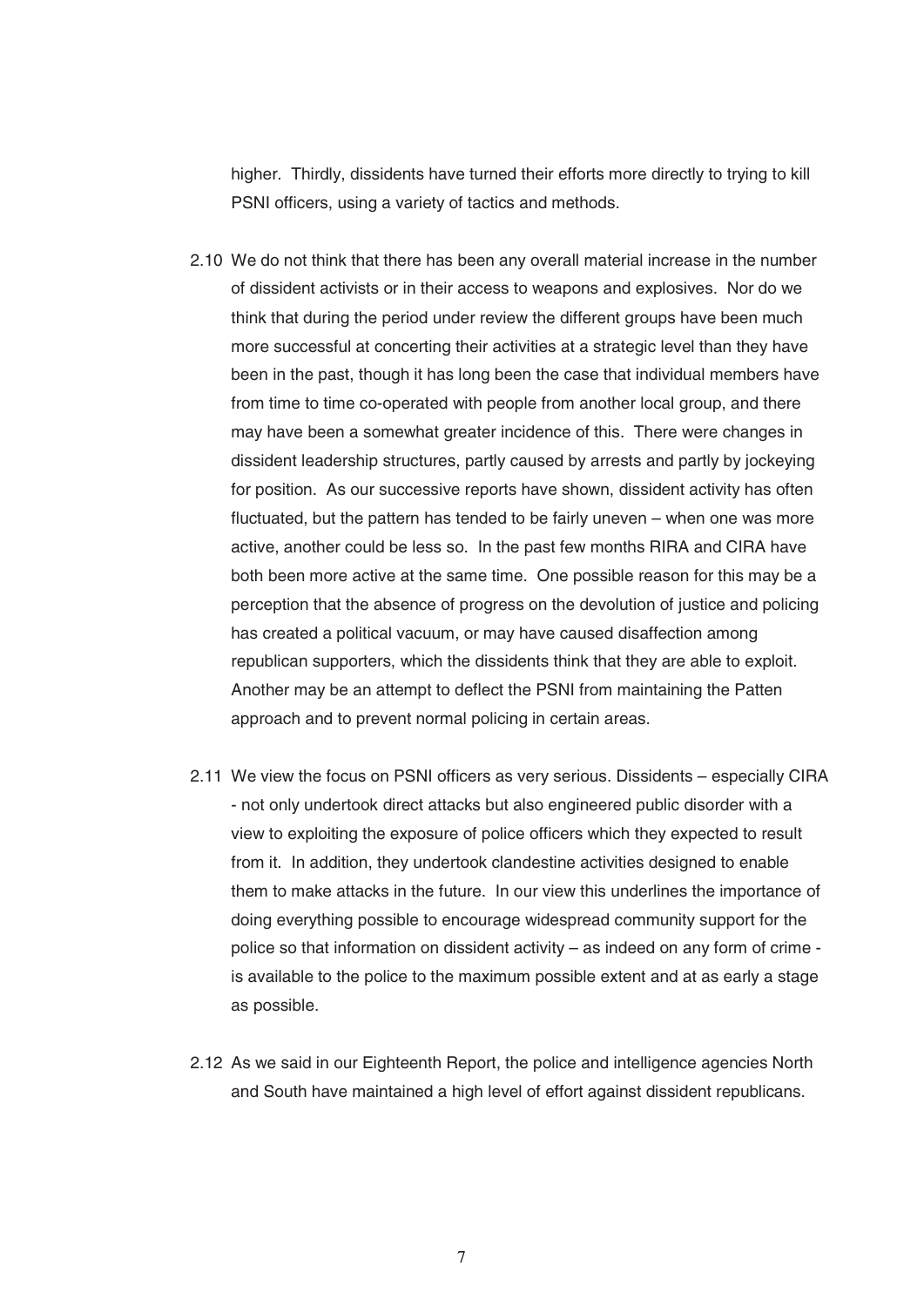These efforts have led to significant successes which in their turn have helped to curtail dissident activity.

#### Continuity Irish Republican Army (CIRA)

- 2.13 In our Eighteenth Report we said that CIRA had remained active in the period under review. It had been responsible for an explosives incident and had orchestrated a stone throwing attack on members of the PSNI. Members had been responsible for assaults and had been involved in a wide range of serious crimes. It had also continued to seek to enhance the capability of the organisation through recruitment, training, the acquisition and manufacture of weapons and raising funds. We concluded that CIRA remained active, dangerous and determined and had the potential for a higher level of violent and other crime.
- 2.14 CIRA was active in undertaking and planning attacks on PSNI officers in the period under review. In June a police patrol was the target of a CIRA explosive device set off by command wire; the officers escaped serious injury. Another police patrol was the target of an attempted rocket grenade attack in Lisnaskea in August; CIRA, RIRA and IRLA have each claimed responsibility but we believe that CIRA was likely to have been responsible. On 25 August CIRA hijacked and set fire to vehicles in Craigavon, possibly to lure the police into positions where they could be attacked. The following day there were disorders in the same area involving stones and petrol bombs, during which shots were heard; we believe CIRA members orchestrated these incidents. In June and August the PSNI undertook operations to disrupt CIRA activity. Of the paramilitary shootings and assaults to which we refer in Section 3 below<sup>9</sup>, Armagh CIRA members were responsible for a particularly serious incident in May. CIRA undertook a number of assaults in April and May. They continued to plan and take part in a range of serious criminal activity, including drug dealing, robbery and "tiger" kidnapping, extortion, fuel laundering and smuggling.

<sup>-</sup> $9$  Paragraphs 3.5 – 3.8 and the accompanying graphs.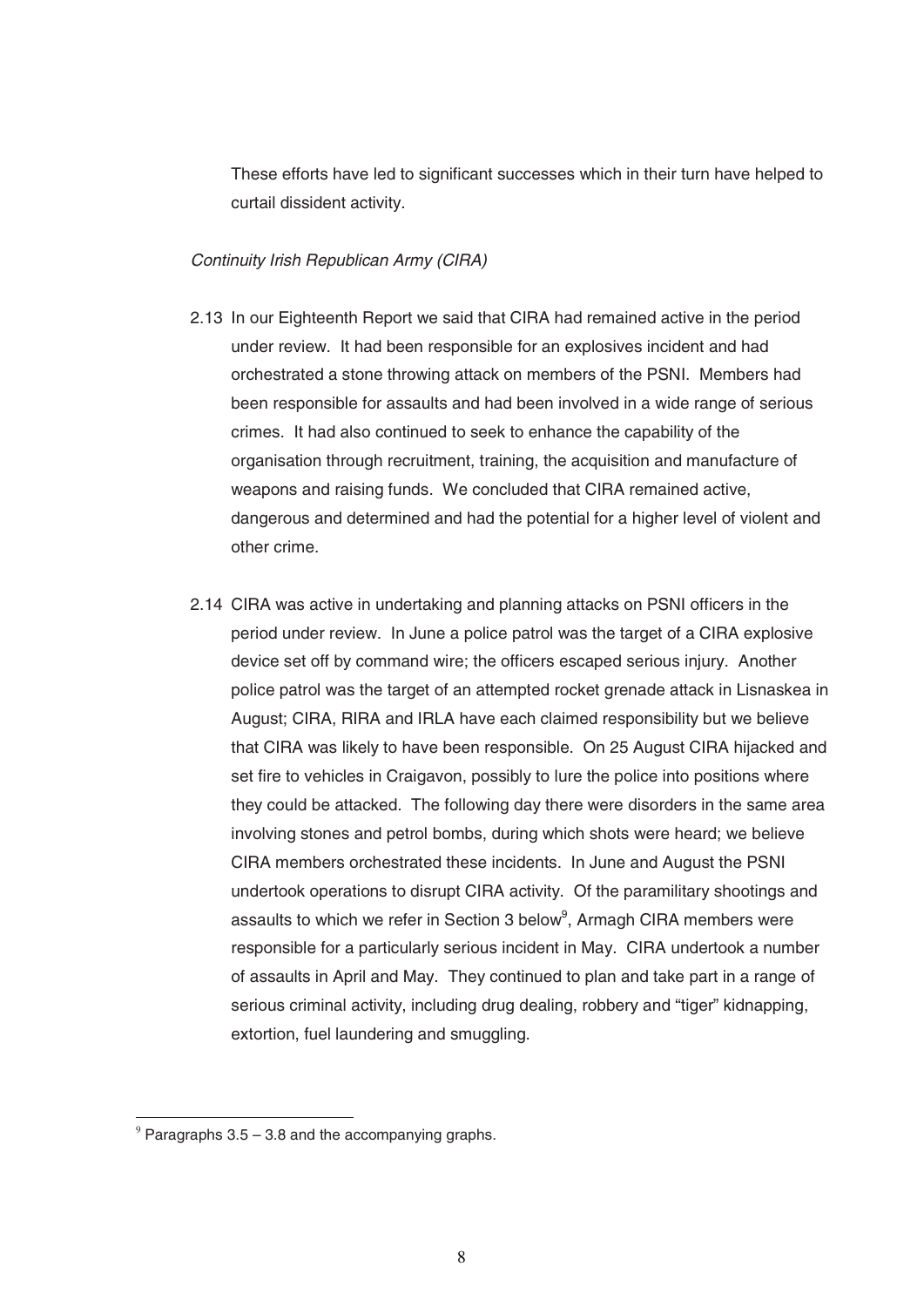- 2.15 CIRA continued its efforts to recruit and train members, including in the manufacture of explosive devices and the construction of weapon hides. Like other dissident groups, it sought to recruit disgruntled former members of PIRA though we do not have information indicating that it had any material success. CIRA continued its attempts to obtain weapons, both from others and by making its own. It also sought to raise funds for the organisation. In addition to the targeting which has been general amongst dissident groups, CIRA indicated in July that staff of HM Revenue and Customs and of the Northern Ireland Vehicle Licensing Authority would be targeted if they continued to help the PSNI.
- 2.16 We conclude that CIRA was active in the period under review and that it focused particular efforts on attacks on members of the PSNI which could have resulted in the loss of life. This focus was most evident during the latter part of the period and continued afterwards. At the same time it continued to try to enhance the organisation's capability and it engaged in the same range of serious criminal activity as before. The organisation remains a very serious threat.

#### Irish National Liberation Army (INLA)

- 2.17 In our Eighteenth Report we said that INLA had been less active in the six months then under review than it had been in the previous six months, save for serious crime. We concluded that it was serious crime which constituted its main common purpose. Nevertheless, in common with other dissident republican groups, it undertook targeting for the purpose of possible attacks and we believed it retained a desire to mount attacks. Overall we believed that despite its recent low level of activity it remained a threat and had the capacity for extreme violence.
- 2.18 In the six months under review members of INLA were, we believe, responsible for the one paramilitary murder which was committed in Derry in June. The victim was apparently going to the aid of a man who might have been the intended target of the assailants. The organisation continued to plan and to perpetrate a number of serious crimes, including drug dealing, extortion, robbery and offences against the revenue such as fuel laundering and smuggling. It also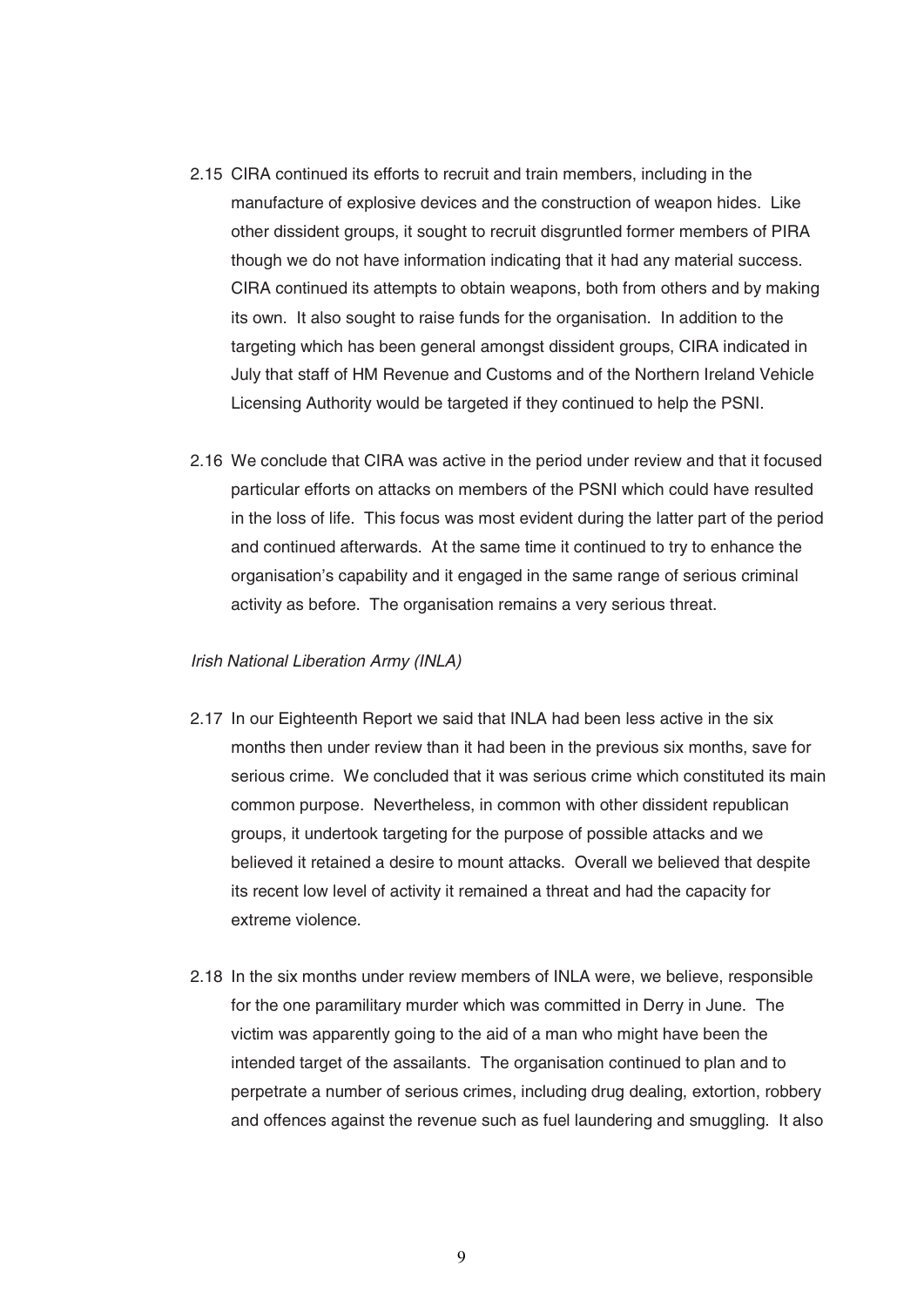targeted individuals. We think it also may have sought to exploit tension at community interfaces, for example by inciting young people to engage in public disorder or through shows of strength. There were significant numbers of arrests, charges and convictions of INLA members in the South. Overall INLA remains a threat and is capable of serious violence.

#### Provisional Irish Republican Army (PIRA)

- 2.19 We commented on PIRA in both our Eighteenth and our Nineteenth Reports, in the latter case focusing mainly on the leadership structures of the organisation. We said in both that we were certain that PIRA was committed to following an exclusively political path, that it was not involved in any form of terrorist activity and that the so-called "military" departments had been disbanded and ceased to function. We considered that the organisation's former terrorist capability had been lost. We did not think it was involved in illegal activity, though some individual members were, despite the clear instruction to refrain from crime. We concluded that PIRA would stay on its present course and that the organisation was being allowed to wither away, though we did not foresee formal announcements about the disbandment of all or parts of the structure. We did not think that the PIRA of the recent violent past could re-emerge. Finally, we thought that the Army Council was by conscious decision being allowed to fall into disuse and that by taking these steps PIRA had by design completely relinquished the leadership and other structures appropriate to a time of armed conflict.
- 2.20 Only two months have passed since the comments we made in our Nineteenth Report. The situation described there has not changed and the exclusively political path is being maintained. Where some individuals were involved in violence or other forms of crime it was contrary to instructions and without sanction from the leadership. Most of the incidents of violence or the use of threats by individual members were in response to alleged anti-social behaviour or arose from personal altercations. A more serious incident of this kind in May had some of the characteristics of a paramilitary assault, but we are satisfied that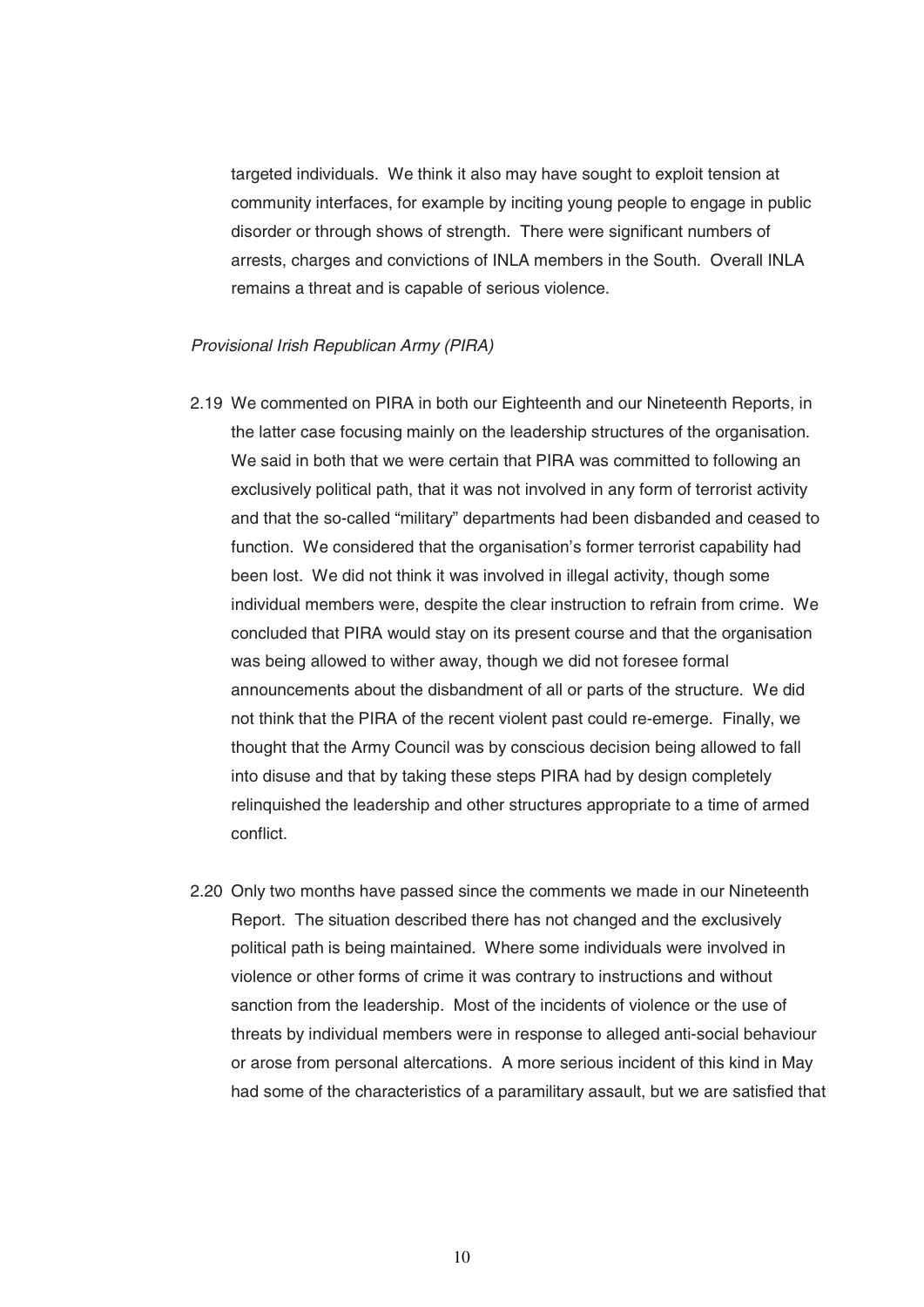what we say about the absence of sanction applied in this case too. We have nothing further to add to the judgement we made in our Nineteenth Report.

#### Real Irish Republican Army (RIRA)

- 2.21 In our Eighteenth Report we said that RIRA in which there are at least two factions - had been active and dangerous in the period under review. It had been responsible for shooting attacks against off-duty PSNI officers and for planting an explosive device. It had sought to enhance its capability through recruitment, training and the attempted procurement of weapons, and it had attempted to raise funds. Members had been involved in violent and other serious crimes. We concluded that RIRA was active and dangerous and that it remained a threat and capable of extreme violence though we believed that some members were starting to realise the political futility of what they were doing.
- 2.22 RIRA, like CIRA, was particularly active during the period under review. On two separate occasions in March RIRA members were arrested in the South in possession of terrorist material. Four members of the organisation are now awaiting trial on membership charges. In May a PSNI officer was seriously injured by an explosive device detonated under his car; RIRA claimed responsibility. In the same month it also claimed responsibility for an incendiary device which caused damage to a store in Cookstown and for another at a store in Lurgan. We believe RIRA was responsible for two incendiary devices which caused some damage at a restaurant in Cookstown, again in May, though on this occasion the organisation did not claim responsibility. RIRA members were amongst the dissident republicans who made a significant number of hoax telephone calls over the period under review, for example during the international investment conference in May. The great majority of the republican shootings and assaults over the period, to which we refer in Section 3 below<sup>10</sup>, were the responsibility of RIRA members. In a brutal attack in April RIRA members burst into the victim's home in Belfast and shot him in both legs; arrests and weapon finds followed this incident. Two other vicious RIRA shootings occurred in June. Members assaulted a Sinn Féin MLA in July. Members of RIRA remain heavily

-

 $10$  Paragraphs 3.5 – 3.8 and the accompanying graphs.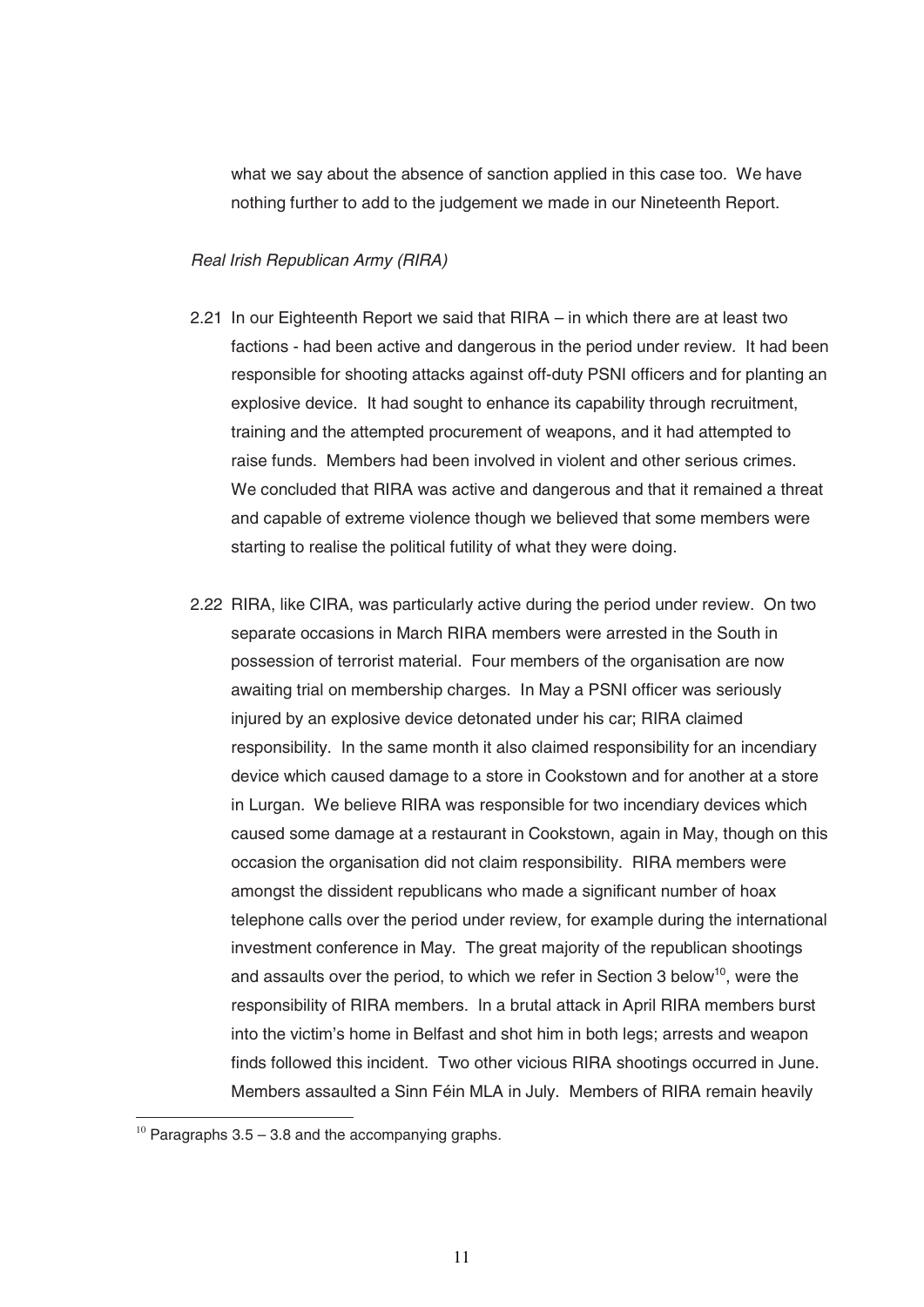involved in broadly the same wide range of serious crime as other dissident republicans, to which we referred above.

- 2.23 RIRA continued the efforts it had been making for a considerable period to enhance the capability of the organisation. It sought to recruit (though with limited success) and it trained members, including in weapons use and manufacture. It was eager to recruit disgruntled members of PIRA though we do not have information indicating that it had any material success. Like other dissidents, it undertook targeting, mainly of security force personnel, and it gathered information about them. It continued to seek to obtain weapons from associates, criminals and from overseas as well as by manufacturing them itself. PSNI searches in July and August led to the discovery of a number of weapons which we believe were associated with RIRA.
- 2.24 We conclude that RIRA is a serious and continuing threat and that it is likely to remain so. It presents a continuing threat to lives.

#### B. LOYALIST PARAMILITARY GROUPS

#### Loyalist Volunteer Force (LVF)

- 2.25 The assessment we made of the LVF in our Eighteenth Report was essentially unchanged from the one we had been making for some time. We said that it was a small organisation without any political role and that it existed as a loose association of people who used its name for criminal purposes. The crimes committed by those with historic links to the LVF included drug dealing and sporadic violence in pursuit of crime and the proceeds appeared to be for personal gain rather than for the organisation.
- 2.26 Once again, our assessment of the LVF is the same. The organisation is a small one without any political purpose. People historically linked to it are heavily involved in serious crime such as drug dealing and sporadic violence, the latter generally for criminal rather than paramilitary purposes. These people sometimes claim to represent the LVF when they judge it is in their interests to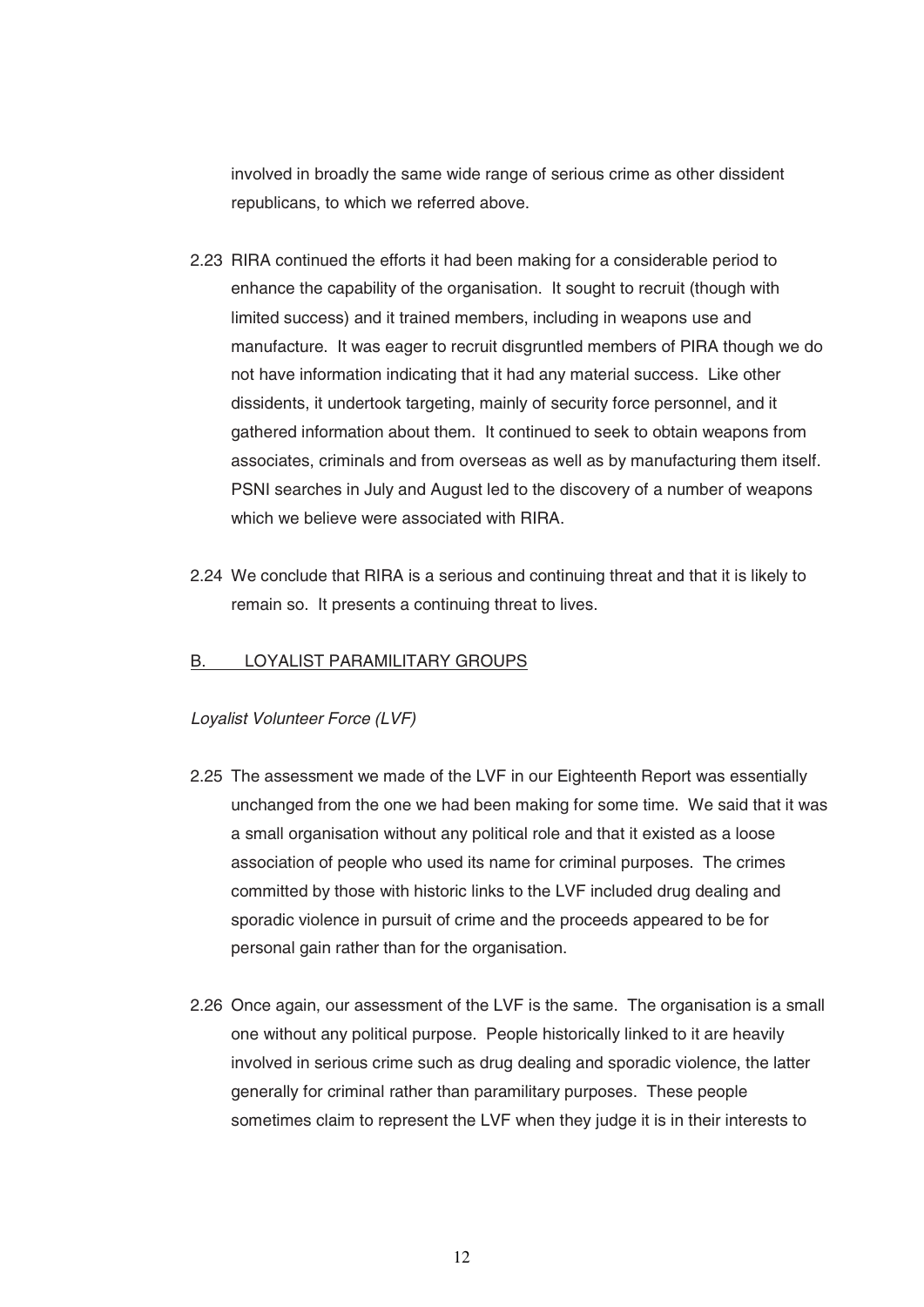do so. The proceeds of these crimes are for personal gain, not that of the LVF. We believe that this situation is likely to change only through the action which the police continue vigorously to pursue against those concerned.

#### Ulster Defence Association (UDA)

- 2.27 In our Eighteenth Report we said that the continuing split between the mainstream and the South East Antrim faction remained a key factor for the organisation. We noted its November 2007 statement about the "war" being over and that there had been some attempts to reduce the organisation's size. We recognised that some senior figures wanted to turn the efforts of members from illegal activity to community development. But we thought that there had been limited success in making moves of this kind. The split, the views of members and the lack of strategic coherence at the top all militated against the UDA significantly changing itself. Some units continued to recruit and members were widely involved in violent and other serious crime. We concluded that although the statement was an important declaration of intent it had had a limited impact and that there remained no clear strategy for transforming the organisation. Nor had there been any general attempt to make progress towards decommissioning weapons.
- 2.28 In this report we make some comments in paragraphs 2.33-2.35 below on the South East Antrim break-away group of the UDA. In paragraphs 2.29-2.32 immediately below we have the mainstream UDA mainly in mind. We note in so doing that the mainstream remains active in the South East Antrim area although it is considerably outnumbered there by members of the break-away group.
- 2.29 The declaration of intent in the November 2007 statement remained in place and we still believe that the leadership genuinely wants to make progress in that direction. But the organisation remains hampered by the split, by a structure which makes it difficult to drive through change and the fact that some members appear still resistant to change. Despite this, most elements of the leadership continued to seek to downsize the organisation, encouraged members to report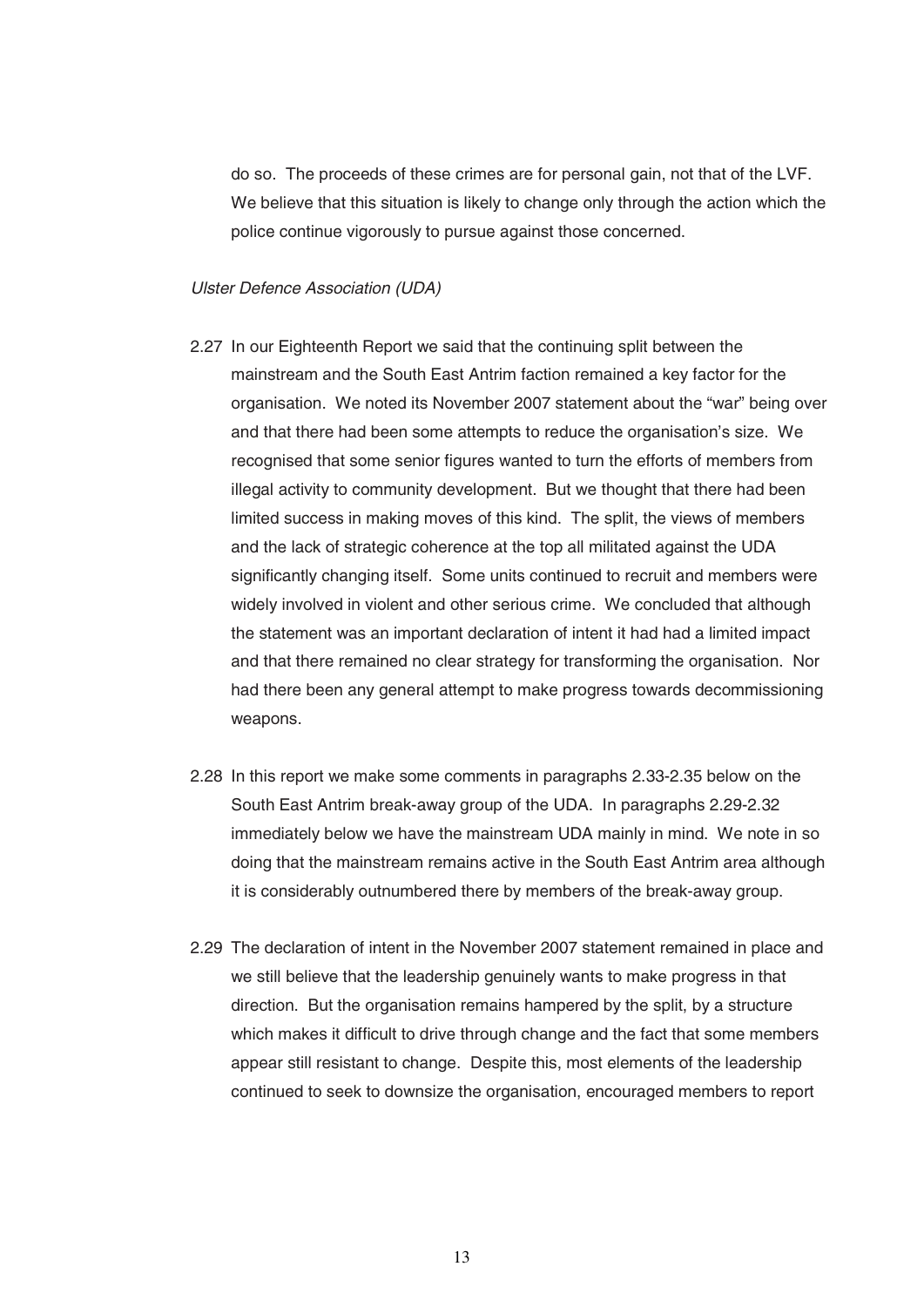crime to the police, engaged constructively in interface issues and showed a determination to avoid inter-community conflict.

- 2.30 There were nevertheless continuing examples of individual members taking their own initiative contrary to the declared aspirations of the leadership. Some individual members attempted to manufacture a pipe bomb and some - including at a senior level - indicated an interest in acquiring weapons. We believe that this is likely to have been on an individual and opportunistic basis. Members tried to identify people they believed were acting as informants and some, including at a very senior level, identified a number of people for attack over the period under review; the potential targets included fellow members suspected of anti-social behaviour or of other activities deemed unacceptable. In some parts of the UDA recruitment continued.
- 2.31 It is important to note that there has been a significant reduction in assaults on the loyalist side, though almost all the assaults attributable to loyalists were committed by UDA members. That does not necessarily mean they were sanctioned. Members of the UDA were however engaged in a number of activities associated with a paramilitary group, though not in attacks on the security forces. But they were involved in attacks and intimidation against foreign nationals in Antrim and West Belfast. At least three people were ordered to leave their homes by UDA members, though one was subsequently "allowed" to return. UDA members were involved in disorders in Coleraine on 8 August when loyalists gathered to intimidate republicans, though we do not think this was preplanned or had leadership sanction. The leadership continued its efforts to reduce levels of criminality and had some success in this regard. Nevertheless, members remained involved in a range of crimes, including drug dealing, extortion, money laundering, loan sharking and the sale of counterfeit goods, and some of these crimes involved senior members. We believe that in most cases the proceeds from these crimes went to the individuals rather than the organisation.
- 2.32 In the six months under review the leadership of the UDA has continued to show what we believe is a genuine desire for change and has worked for it. We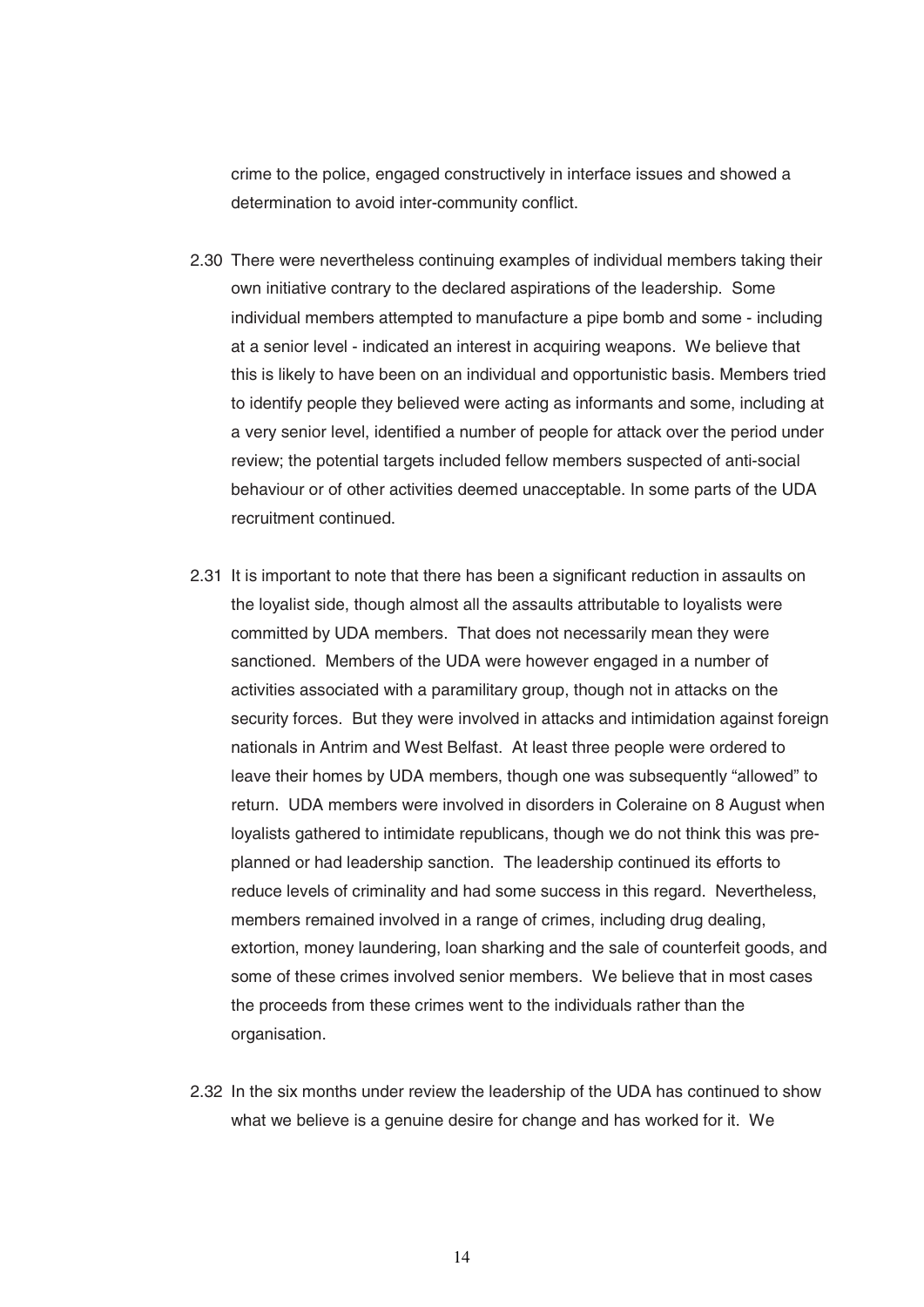recognise that the position the leadership has adopted in encouraging people to rely on the police to respond to crime has created some community tension. We also think that some members may have been expelled for activities deemed unacceptable. We will continue to monitor the leadership's efforts to address the remaining issues.

#### UDA – South East Antrim Break-Away Group

- 2.33 For the first time we have decided to look separately at the South East Antrim break-away group of the UDA. Although it still employs the title of the UDA we are satisfied that at this stage it is effectively a separate organisation. It is not however possible to distinguish clearly between all the activities in that area attributable to the UDA in order to be certain which were the responsibility of the mainstream or its members and which of the South East Antrim break-away group or its members.
- 2.34 We recognise that the South East Antrim break-away group is also pursuing a policy of community development and is engaging with public agencies to that end. It has said that its members should not engage in crime. This has had some impact but serious crime is still as prevalent on the part of its members as it is on the part of members of the mainstream. For example, we are aware of two people who were assaulted in that area by members of the South East Antrim break-away group and there have been recent arrests for extortion and drugs offences. We think it is also possible that the leadership may recognise the inevitability of the decommissioning of weapons. We will judge this by results.
- 2.35 In future reports we will make as clear a distinction as we can between the mainstream and the South East Antrim break-away group.

#### Ulster Volunteer Force (UVF) and Red Hand Commando (RHC)

2.36 In our Eighteenth Report we said that the leadership of the UVF continued to pursue its statement of May 2007 by, for example, downsizing the organisation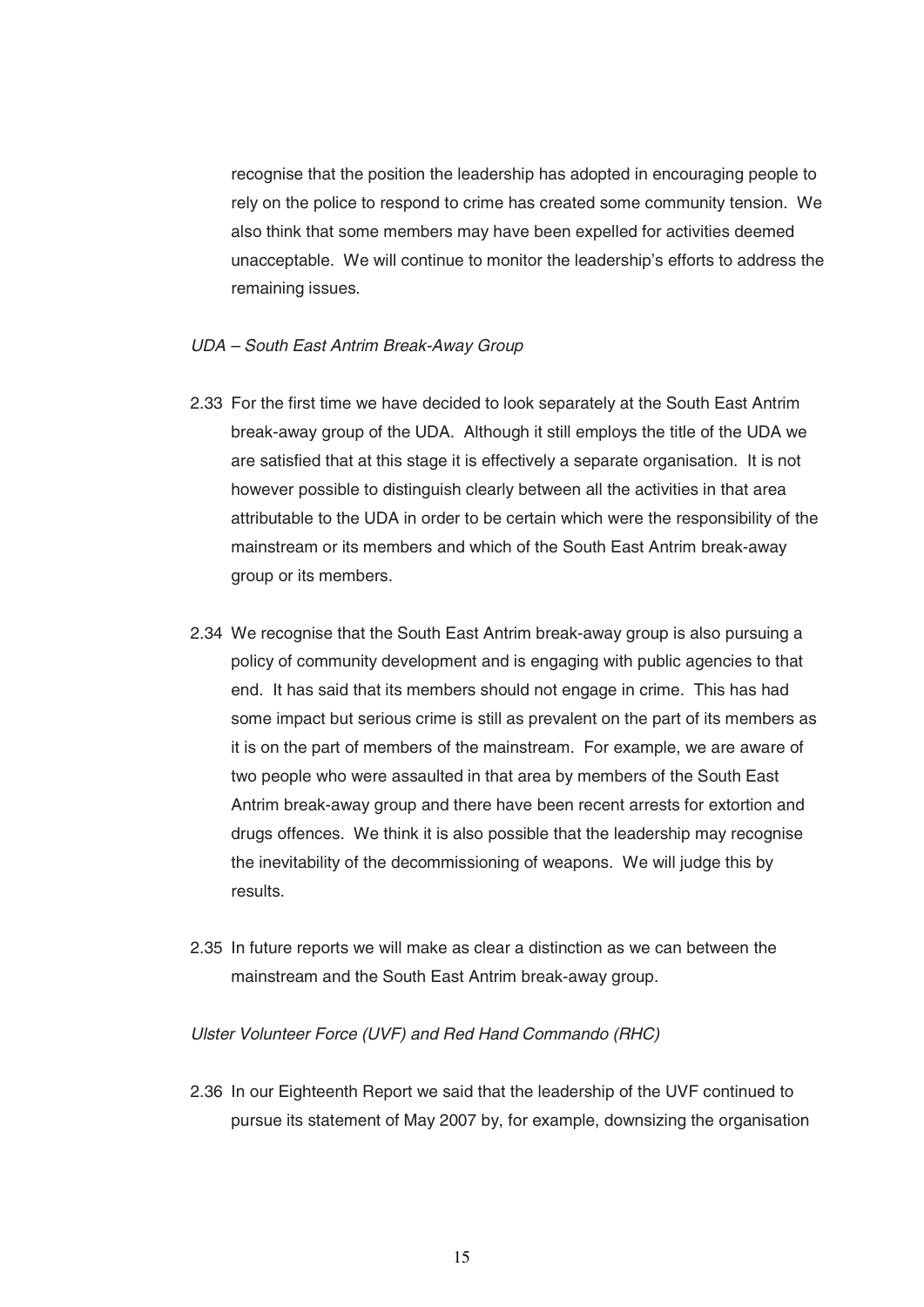and reducing the incidence of criminality on the part of members, though some members continued to be involved. We did not think that the UVF was recruiting, training or trying to enhance its capability. We concluded that in the six months under review there had been further progress along the path set out in May 2007 but that more remained to be done, including on the decommissioning of weapons. We invited the British Government to revisit the question of the despecification of the UVF. A fortnight after the publication of our report the Secretary of State announced that it would do so, and the change was implemented in July.

- 2.37 The direction being taken by the UVF remained broadly unchanged over the six months under review. The leadership continued to make efforts to put weapons "beyond reach" (the term used in the May 2007 statement), to downsize the organisation and to reduce the level of criminality on the part of members. Paramilitary leadership structures remain in place, as arguably they need to in order to pursue this policy, but the organisation itself is running down and is not involved in either preparatory or violent terrorist activities.
- 2.38 As we said in our previous report, this has not meant that all members have refrained from illegality. Although we do not believe that the UVF has engaged in any material level of recruiting there appears to have been limited localised recruitment in some areas. Members have targeted people allegedly engaged in anti-social activity or suspected of passing information, though we do not think that this has been with leadership sanction. Members have also undertaken internal investigations, including to identify suspected informants. We believe that some members, including one senior one, sought to acquire weapons; in one case this was apparently to undertake an incendiary attack. The incidence of other forms of crime on the part of UVF members seems to have fallen over the period, presumably at least in part due to the steps the leadership has taken to discourage it. This is particularly the case with assaults and shootings, where there has been a significant reduction on the loyalist side. Some members or former members continue to engage in a range of criminal activity though without leadership sanction. The recent find of weapons in Belfast falls outside the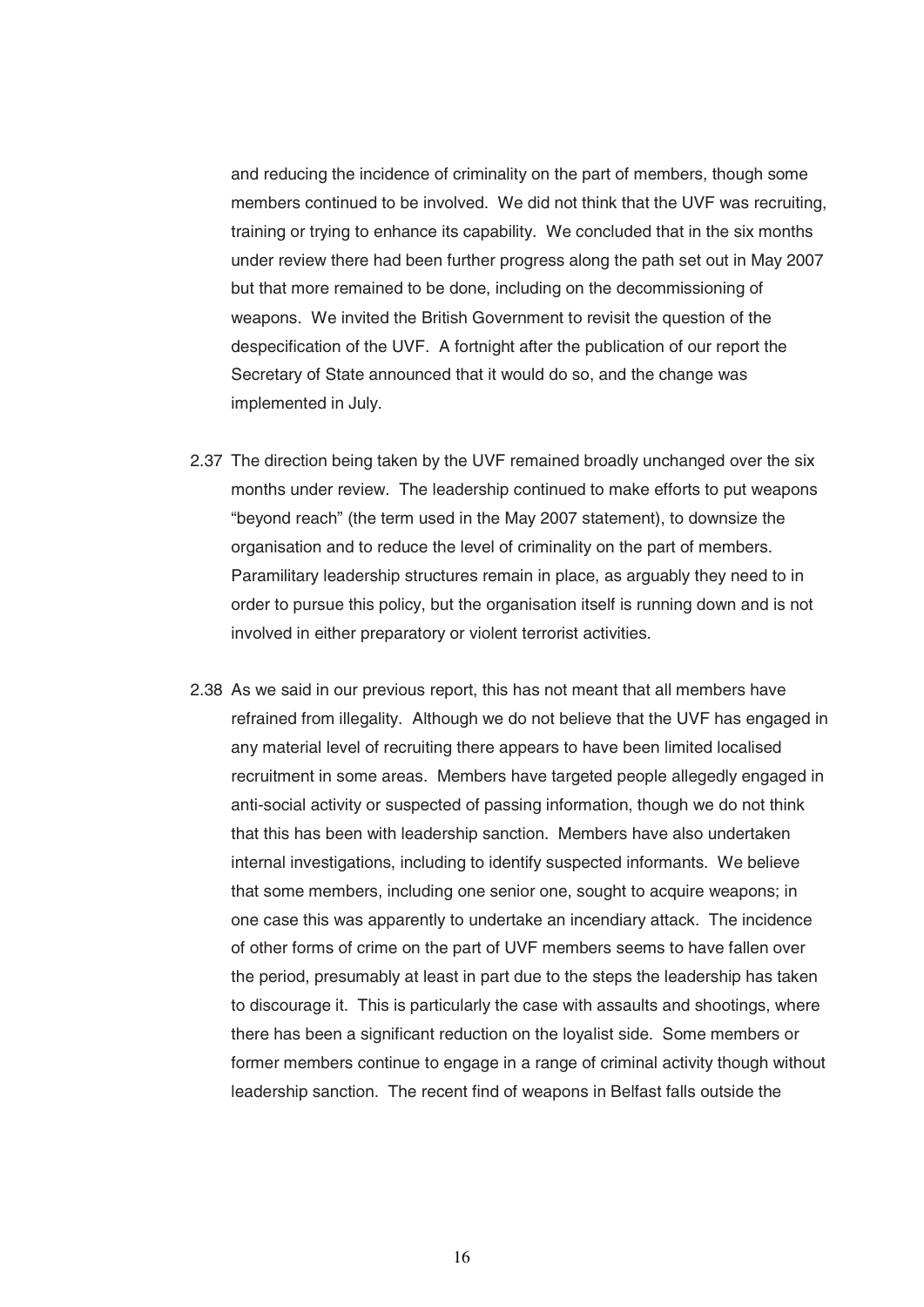period covered by this report. We have no grounds at present for concluding that the weapons belong to the UVF but we continue to examine the matter.

2.39 The UVF thus remained on the path it set out some eighteen months ago and it made further progress along it. We believe some elements in the UVF may be moving to recognise that it must tackle the decommissioning of weapons but from what we observed in the period under review it was not clear that there would be early steps actually to do so.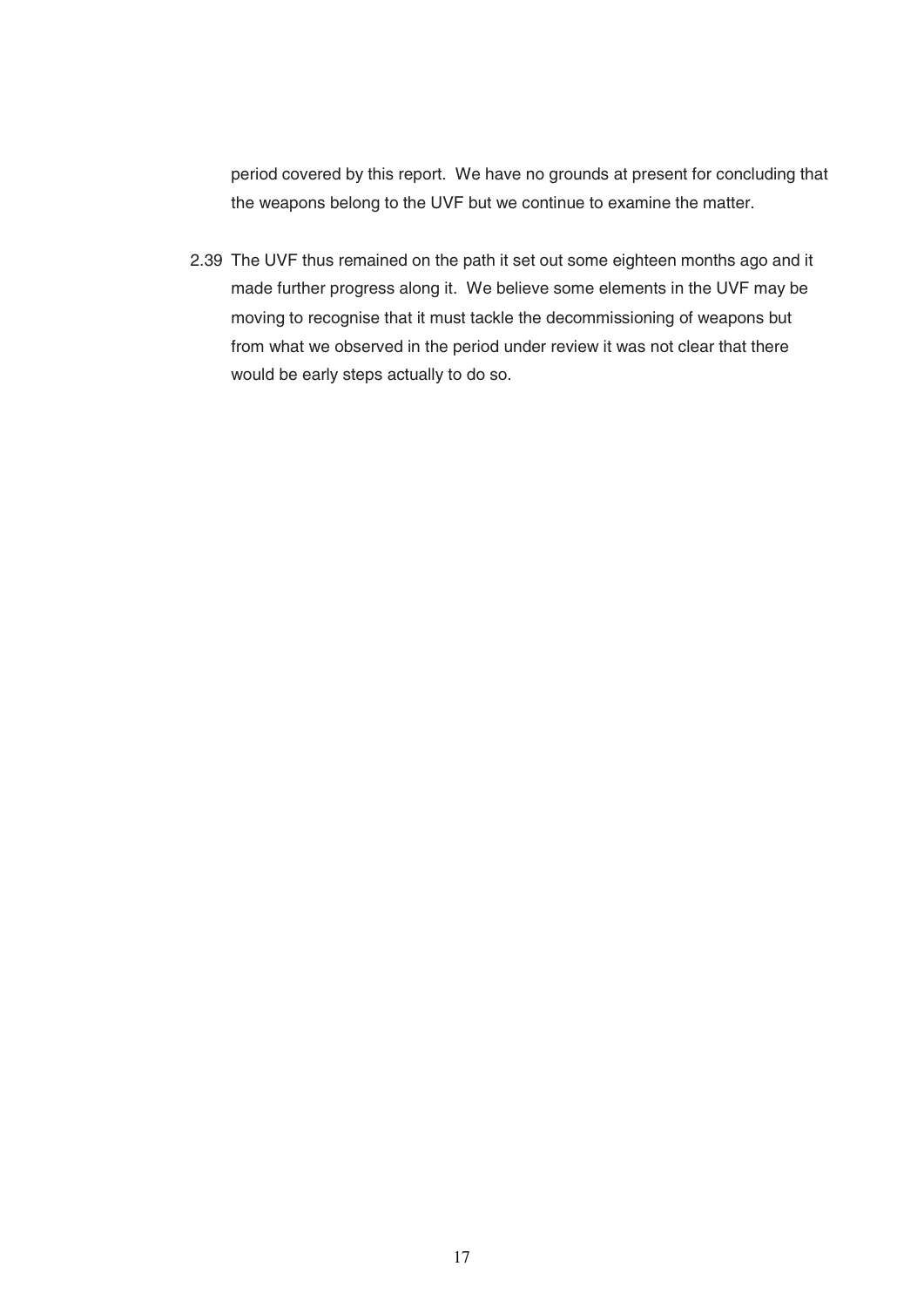# **3. PARAMILITARY GROUPS: THE INCIDENCE OF VIOLENCE**

- 3.1 Article 4 requires us to monitor trends. In this Section we set out information on the six months 1 March to 31 August 2008 set against similar information for earlier six month periods.
- 3.2 We again draw attention to the unavoidable limitations of any statistical examination of the incidence of paramilitary violence. These statistics include only those acts of violence which come to the notice of the police, and not all incidents are reported. It is not possible to quantify intimidation short of violence, which may also not be reported. And nothing we say about the statistics can adequately convey the dreadful experiences of the victims and their families.
- 3.3 Over the period from 1 March 2003 to 31 August 2008 we believe that the number of *paramilitary murders* was as follows<sup>11</sup>:

|                     | 1 Mar $-$<br>31 Aug 08 | 1 Sept 07-<br>29 Feb 08 | 1 Mar $-$<br>31 Aug 07 | 1 Sept 06 -<br>28 Feb 07 | 1 Mar -<br>31 Aug 06 | 1 Sept $05 -$<br>28 Feb 06 | 1 Mar $-$<br>31 Aug 05 | 1 Sep $04-$<br>28 Feb 05 | $1$ Mar $-$<br>31 Aug 04 | $1$ Sept 03 -<br>29 Feb 04 | $1$ Mar $-$<br>31 Aug 03 |
|---------------------|------------------------|-------------------------|------------------------|--------------------------|----------------------|----------------------------|------------------------|--------------------------|--------------------------|----------------------------|--------------------------|
| <b>CIRA</b>         |                        |                         | 2                      |                          |                      |                            |                        |                          |                          |                            |                          |
| <b>INLA</b>         |                        |                         |                        |                          |                      |                            |                        |                          |                          |                            |                          |
| LVF                 |                        |                         |                        |                          |                      |                            |                        |                          |                          |                            |                          |
| ONH                 |                        |                         |                        |                          |                      |                            |                        |                          |                          |                            |                          |
| <b>PIRA</b>         |                        |                         |                        |                          |                      |                            |                        |                          |                          |                            |                          |
| <b>RIRA</b>         |                        |                         |                        |                          |                      |                            |                        |                          |                          |                            |                          |
| <b>UDA</b>          |                        |                         |                        |                          |                      | 2                          |                        |                          |                          |                            |                          |
| <b>UVF</b>          |                        |                         |                        |                          |                      |                            | 4                      |                          | 2                        |                            |                          |
| Not<br>attributable |                        |                         |                        |                          |                      |                            |                        |                          |                          |                            | $\overline{c}$           |
| <b>TOTAL</b>        |                        |                         | 3                      | 0                        | 0                    | 2                          | 5                      |                          | 3                        | 2                          | 5                        |

3.4 We have the following comments on paramilitary murders:

-

- The one paramilitary murder is the same number as in the preceding six month
	- period. As then, it was committed by dissident republicans;

 $11$  In successive earlier reports we included extensive annotations to the following table, for example indicating why we had not included particular murders. We discontinued this practice in our Twelfth Report in October 2006 and we refer readers to those earlier reports for the full details.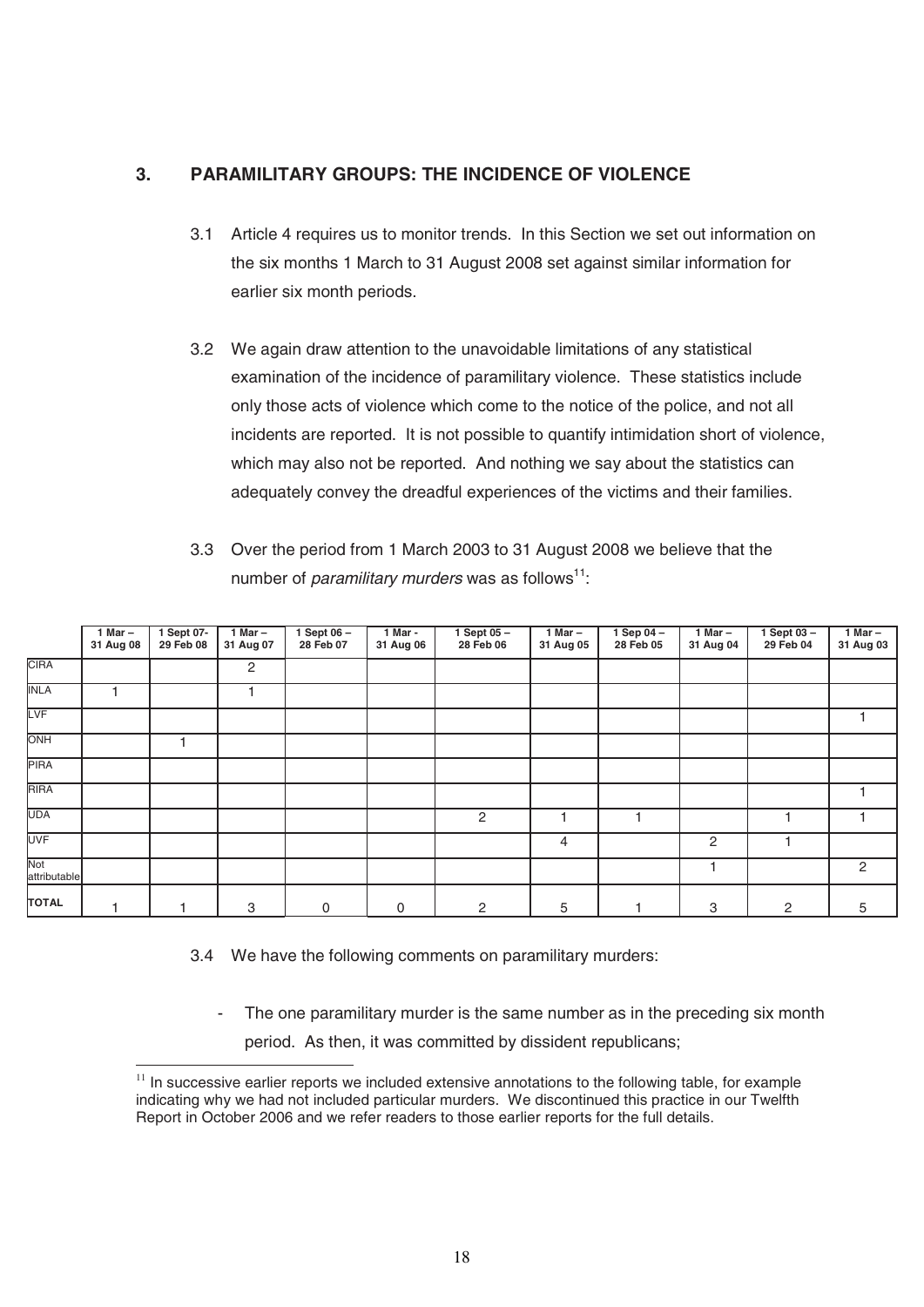- We repeat the comment we have made in each of these reports since the murder of Denis Donaldson in April 2006<sup>12</sup>: we are unable to attribute responsibility for it; the investigation is still continuing.

The following paramilitary murder took place in the period 1 March to 31 August 2008:

Emmett Shiels, murdered 24 June 2008.

3.5 The number of casualties of paramilitary shootings and assaults from 1 March 2003 to 31 August 2008 was as follows:

#### **Shooting Casualties**

| Responsible<br>Group | l Mar –<br>31 Aug 08 | Sept 07-<br>29 Feb 08 | Mar-<br>131<br>Aug 07 | Sept 06-<br>28 Feb 07 | Mar-<br>31 Aug 06 | Sept 05 -<br>28 Feb 06 | l Mar-<br>31 Aug 05 | Sep 04-<br>28 Feb 05 | Mar-<br>31 Aug 04 | Sept 03-<br>29 Feb 04 | Mar-<br>31 Aug 03 |
|----------------------|----------------------|-----------------------|-----------------------|-----------------------|-------------------|------------------------|---------------------|----------------------|-------------------|-----------------------|-------------------|
| Lovalist             |                      |                       |                       |                       | 14                | 36                     | 36                  | 37                   | 39                | 69                    | 34                |
| Republican           |                      |                       |                       |                       |                   |                        |                     |                      |                   | 19                    | 35                |
| <b>TOTAL</b>         |                      |                       |                       | 10                    | 18                | 38                     | 40                  | 44                   | 50                | 88                    | 69                |

#### **Assault Casualties**

| Responsible<br>Group | 1 Mar –<br>31 Aug 08 | <b>Sept 07-</b><br>29 Feb 08 | Mar-<br>31 Aug 07 | Sept 06-<br>28 Feb 07 | Mar-<br>31 Aug 06 | <b>Sept 05-</b><br>28 Feb 06 | <sup>1</sup> Mar-<br>31 Aug 05 | Sep 04-<br>28 Feb 05 | Mar-<br>31 Aug 04 | Sept 03-<br>29 Feb 04 | 1 Mar-<br>31 Aug 03 |
|----------------------|----------------------|------------------------------|-------------------|-----------------------|-------------------|------------------------------|--------------------------------|----------------------|-------------------|-----------------------|---------------------|
| Lovalist             |                      | 26                           | 13                | 14                    | 19                | 20                           | 39                             | 29                   | 42                | 57<br>، ب             | 46                  |
| Republican           | ∽                    | ⌒                            | u                 |                       |                   |                              | 16                             | 25                   | 18                | 26                    | 24                  |
| <b>TOTAL</b>         | 14                   | 32                           | 16                | 19                    | 28                | 26                           | 55                             | 54                   | 60                | 83                    | 70                  |

3.6 The number of shooting casualties in the six months under review represents a further increase, from 7 to 9. In the same period in 2007 there had been 1, the victim of a loyalist attack. The number of shooting casualties of loyalists has now been level at that figure for eighteen months. The increases since 2007

<sup>-</sup> $12$  IMC Tenth Report, April 2006, paragraph 3.5.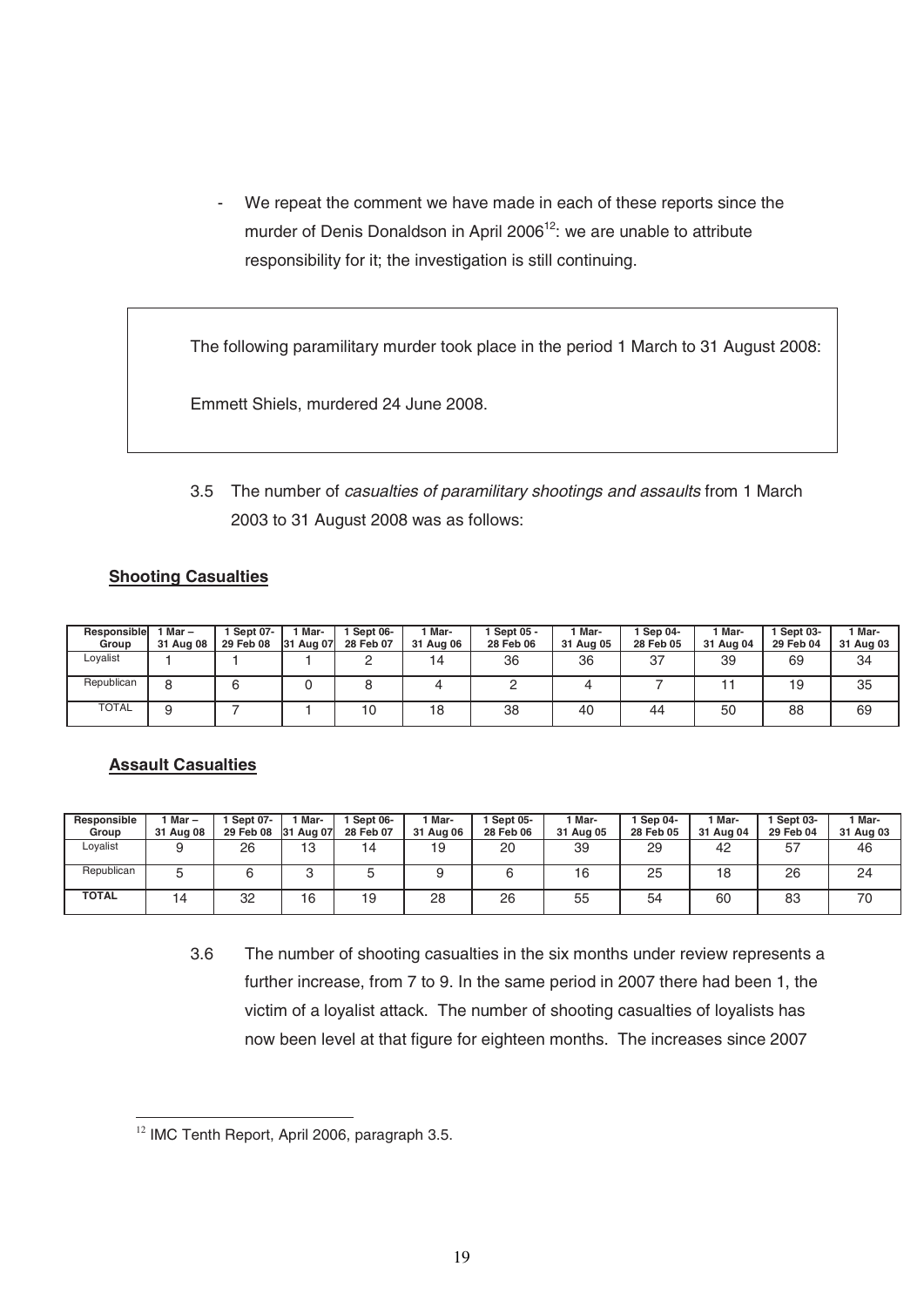have been entirely attributable to dissident republicans<sup>13</sup>. None were the result of attacks by PIRA.

- 3.7 In contrast, the total number of assault casualties has more than halved compared with the previous six month period, from 32 to 14, and as such is the lowest it has been since March 2003. This fall is virtually all attributable to a decline in the number of victims of loyalist assaults, which in the previous six months had been higher than it had been at any time since 2005. The loyalist figure is the lowest we have reported for any six month period.
- 3.8 The following graphs include the monthly figures we have previously published, extended by six months to 31 August 2008.

-

 $13$  We deal more fully with the recent increase in the incidence and seriousness of dissident republican violence in Section 2 above.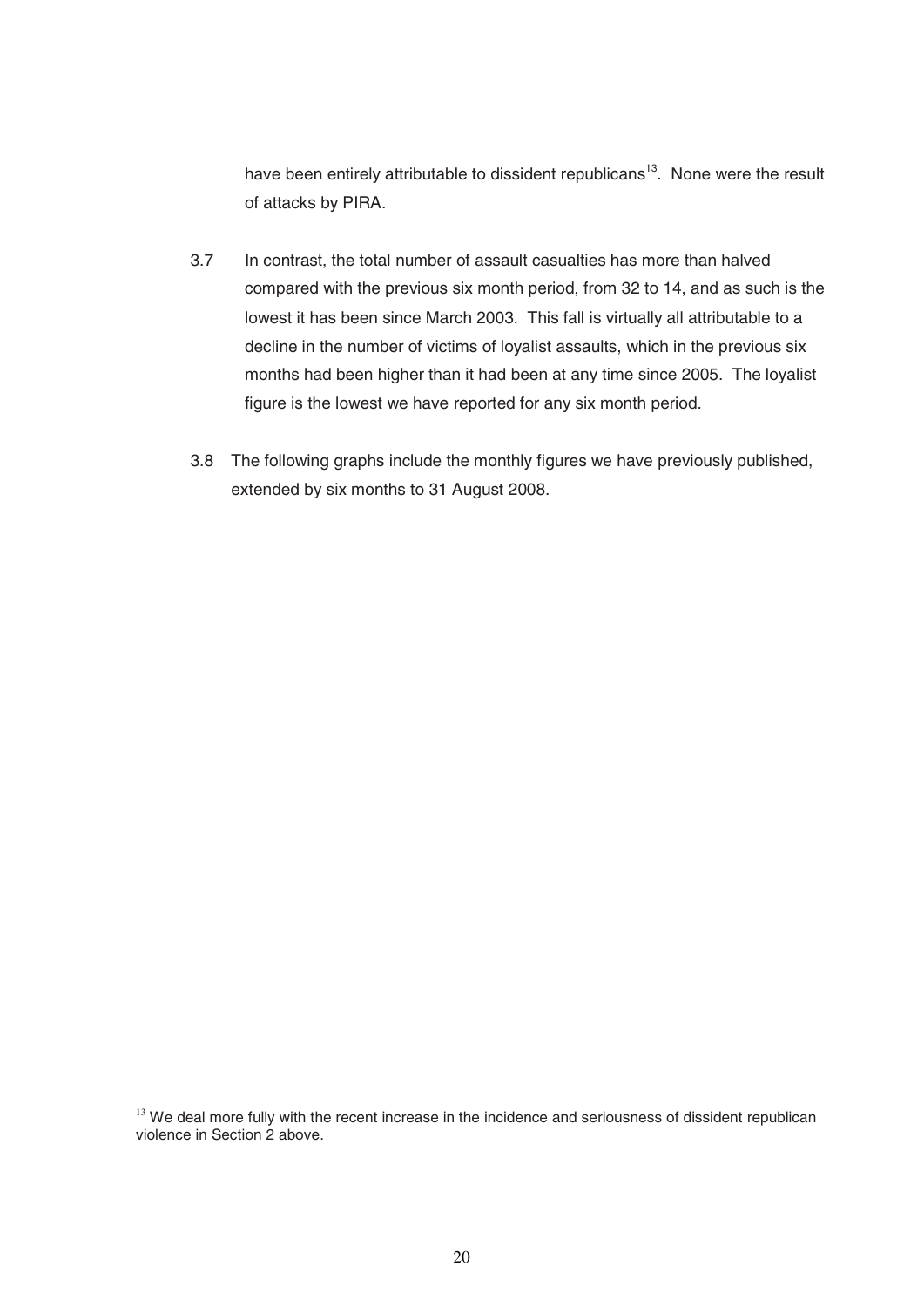



**LOYALIST REPUBLICAN**

**TOYALIST** 

**A** - REPUBLICAN

**TOTALS OVER THE PERIOD: LOYALIST SHOOTING CASUALTIES - 292 REPUBLICAN SHOOTING CASUALTIES - 115** TOTALS OVER THE PERIOD: LOYALIST SHOOTING CASUALTIES - 292

REPUBLICAN SHOOTING CASUALTIES - 115

21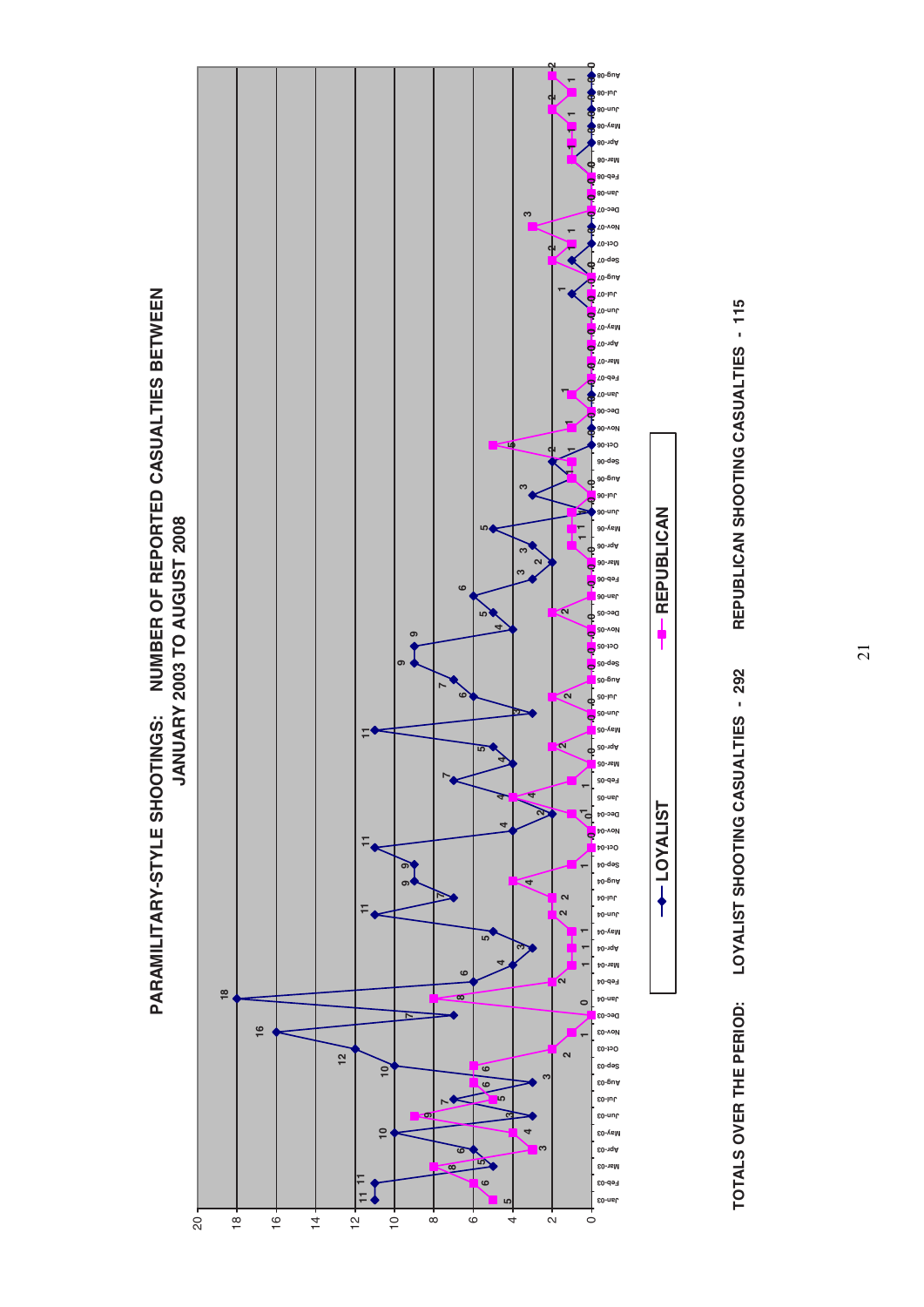





**TOTALS OVER THE PERIOD: LOYALIST PARAMILITARY ASSAULTS - 327 REPUBLICAN PARAMILITARY ASSAULTS - 147** TOTALS OVER THE PERIOD: LOYALIST PARAMILITARY ASSAULTS - 327

REPUBLICAN PARAMILITARY ASSAULTS - 147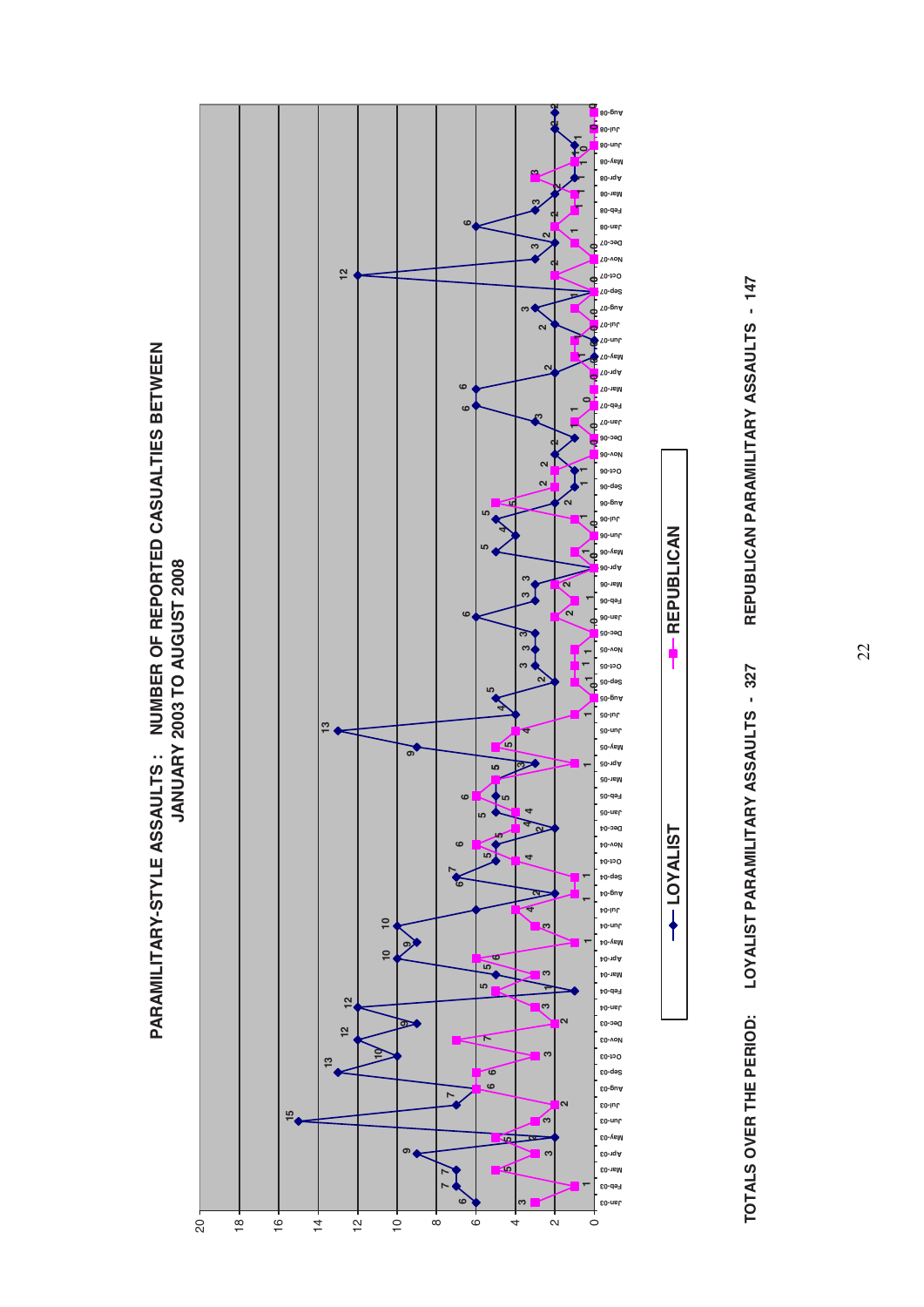#### Geographical Variations in Paramilitary Violence

- 3.9 In our three previous autumn reports on paramilitary activity we commented on the very considerable variation in the geographical distribution of the incidents of paramilitary violence and included maps which illustrated it<sup>14</sup>. We think that it would be helpful to continue this analysis by looking at the position over the 12 months 1 September 2007 to 31 August 2008.
- 3.10 The maps of Northern Ireland as a whole are produced on the same basis as those in our previous reports and so are directly comparable. The first 3 show:
	- The distribution of casualties arising from shootings and assaults combined by all paramilitary groups;
	- The distribution of casualties arising from *loyalist* shootings and assaults combined;
	- The distribution of casualties arising from *republican* shootings and assaults combined.
- 3.11 The fourth map shows the total number of casualties from shootings and assaults by both loyalist and republican paramilitary groups in Belfast.
- 3.12 The numbers in these maps relate to the local government districts. Annex III gives a key to these districts and contains a technical note.
- 3.13 In broad terms these maps show that:
	- The total number of casualties of republican and loyalist attacks combined over the twelve months under review was higher than in the same period in 2006-07, at 62 as against 45. Although once again most of Northern Ireland experienced no or very few casualties, the number of local council districts with none decreased from 11 in 2006-07 to 8 in 2007-08, and the number in the 1 to 5 band rose from 13 to 15;

<sup>-</sup><sup>14</sup> IMC Seventh Report, October 2005, paragraphs 4.7-4.11; IMC Twelfth Report, October 2006, paragraphs 3.14-3.18; and IMC Seventeenth Report, November 2007, paragraphs 3.9-3.13.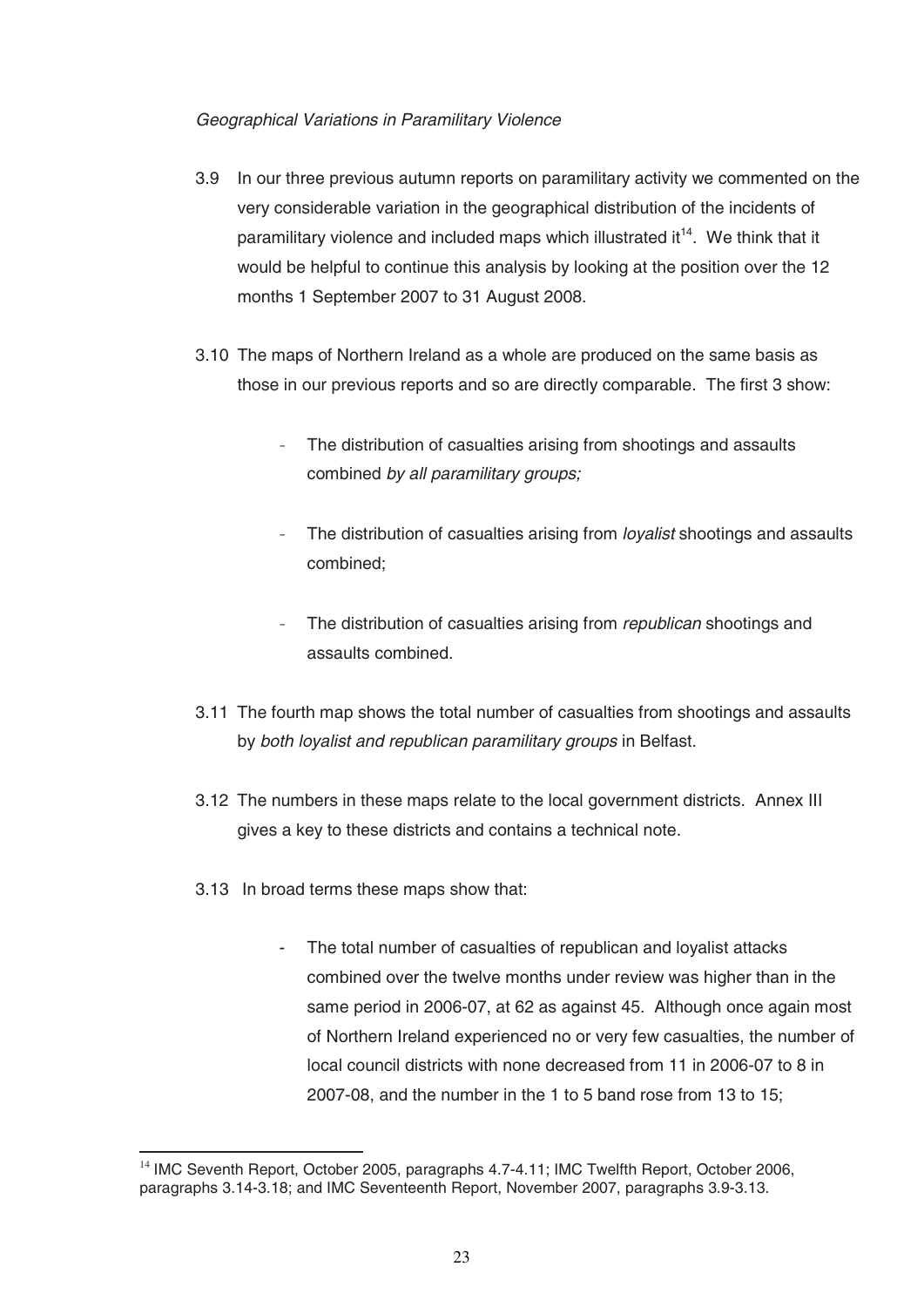- Belfast (22 casualties caused by loyalists and republicans combined compared with 19 in 2006-07) was the only district with over 9 casualties;
- The casualties of loyalist attacks (37 in the twelve months under review as against 30 in the same period in 2006-07) were concentrated in Belfast and, to a lesser extent, in Coleraine. All the other attacks were in an area around Belfast bounded by Ballymena in the North and Banbridge in the South;
- The geographical distribution of the casualties of republican attacks (25) in the twelve months under review as against 15 in 2006-07) was broadly speaking similar. In contrast to loyalist attacks they were spread more to the South and West in addition to Belfast itself;
- Within Belfast the number of wards in which there were no casualties was hardly changed (37 as against 38). The pattern of wards experiencing casualties was however considerably different: of the 14 wards with casualties in 2007-08, only 3 had experienced casualties in 2006-07; 10 of the 13 wards with casualties in 2006-07 had none in the recent twelve month period. The wards with the largest number of casualties in 2007-08 were Waterworks and Woodvale, whereas in 2006- 07 it had been Clonard, in which this time there were none.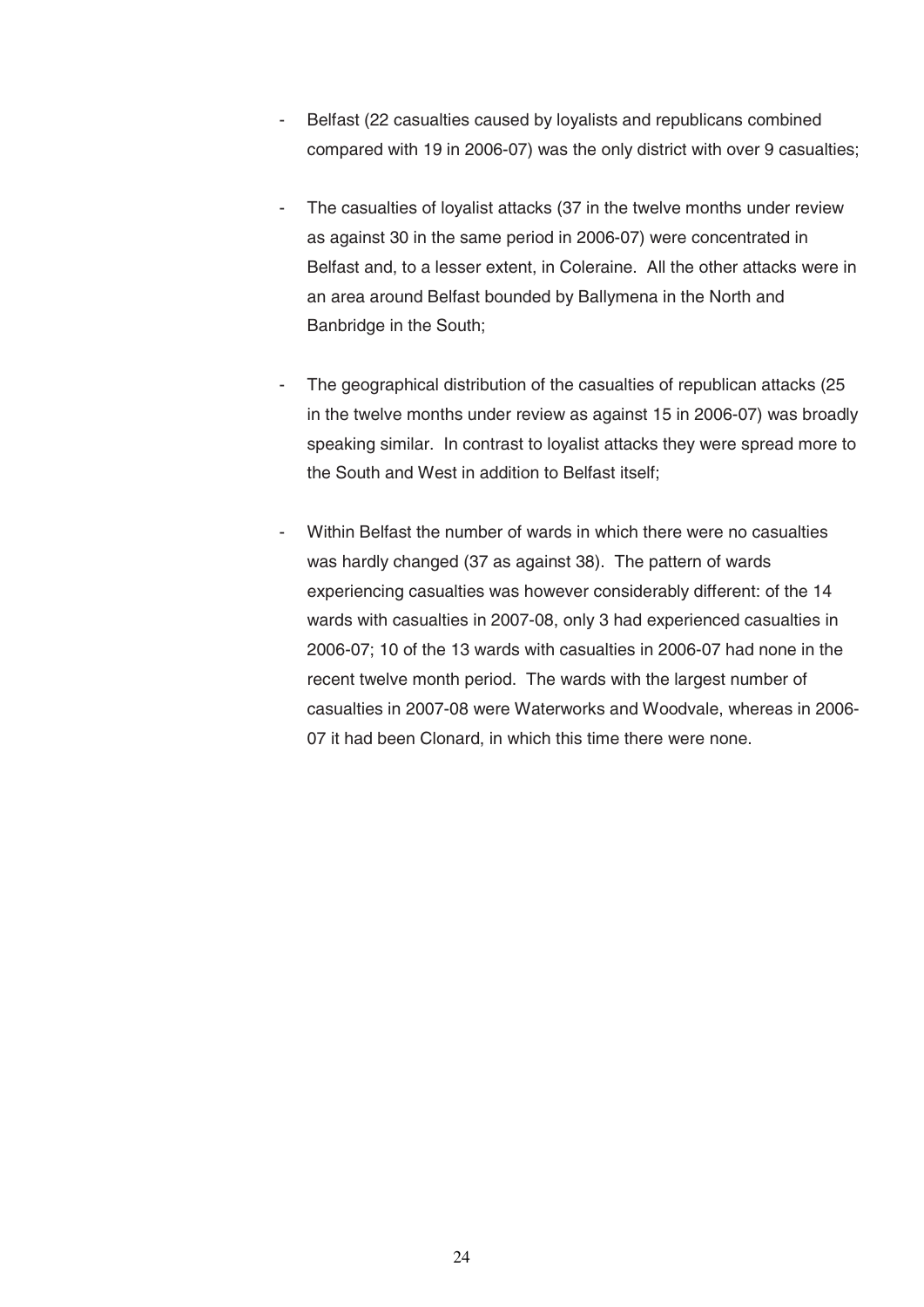# **Casualties as a result of paramilitary attacks in Northern Ireland by Local Government District: September 2007-August 2008†**



**Total number of attacks in Northern Ireland = 62** 

**Casualties as a result of paramilitary attacks in Northern Ireland where attribution is perceived as Loyalist: September 2007-August 2008†**



#### **Total number of Loyalist attacks = 37**

**† The numbers on the maps refer to Local Government Districts (see the key in Annex III) – and not to acts of violence**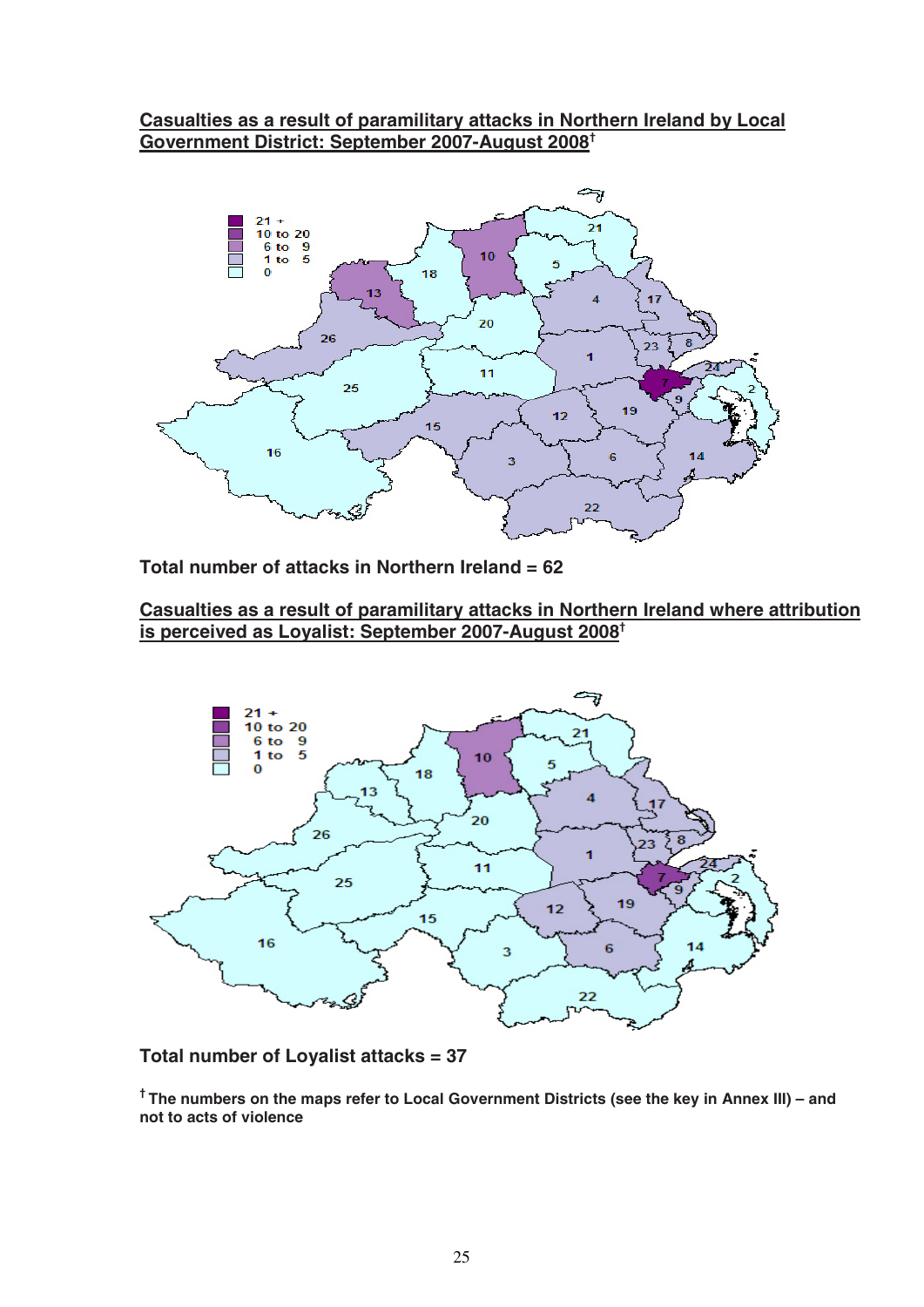# **Casualties as a result of paramilitary attacks in Northern Ireland where attribution is perceived as Republican: September 2007-August 2008†**



**Total number of Republican attacks = 25** 

# **Casualties as result of paramilitary attacks in the Belfast Local Government District by Ward: September 2007-August 2008†**



**Total number of attacks in Belfast = 22** 

**† The numbers on the maps refer to Local Government Districts or Wards (see the key in Annex III) – and not to acts of violence**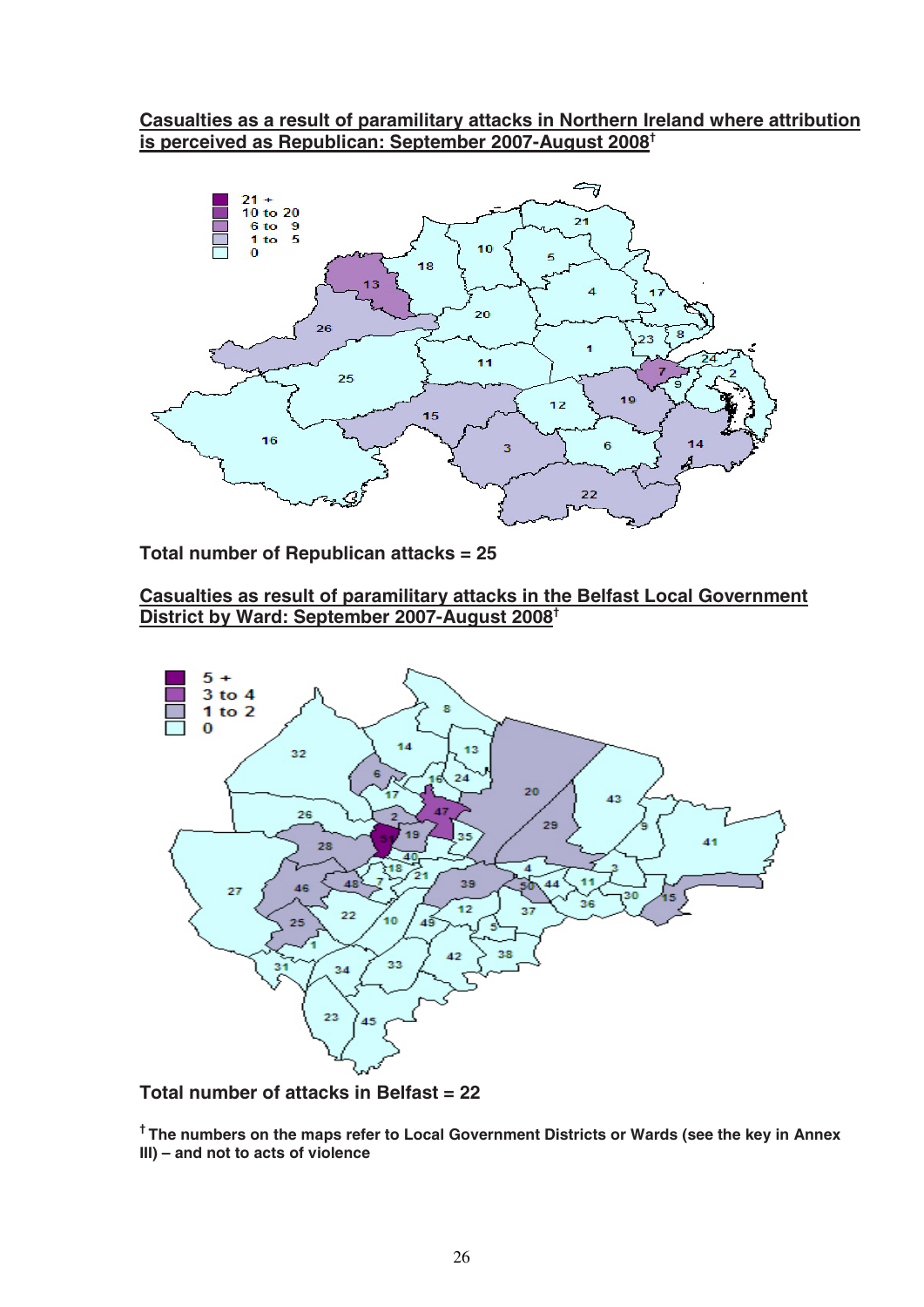#### **Conclusions**

-

- 3.14 In recent Article 4 reports we have sounded a cautionary note about these statistics<sup>15</sup>. Because there are few paramilitary attacks compared with the earlier part of the period on which we have reported, small movements in the figures result in considerable percentage changes. The conclusions we set out below illustrate the trends and enable readers to make comparisons with our earlier reports, but **the percentages must therefore be interpreted with care**.
- 3.15 Our conclusions for the six months 1 March to 31 August 2008 are:
	- **There was one paramilitary murder in the period under review, the same number as in the preceding six month period;**
	- **The number of casualties from both shootings and assaults fell from 39 to 23, a fall of 41% compared with the previous six month period. Compared with the same six month period in 2007 it rose from 17 to 23, an increase of 35%;**
	- **The combined figure of shooting and assault casualties from loyalist attacks – 10 – was 17 lower than in the previous six month period. This represents a decrease of 63%. Compared with the same period in 2007 there was a fall of 4, or 29%. In the latest period the total was made up of 1 shooting casualty (the same as in the preceding six months) and 9 assault casualties (26 in the preceding six months);**
	- **The combined figure of casualties from republican shootings and assaults - 13 – was an increase of 1 or 8% over the previous six month period. Compared with the same period in 2007 the latest figure is 10 higher - 333%. On this occasion the total is made up of 8 shooting casualties (6 in the preceding six months) and 5 assault casualties (6 in the preceding six months);**

<sup>&</sup>lt;sup>15</sup> IMC Fifteenth Report, April 2007, paragraph 3.9; IMC Seventeenth Report, November 2007, paragraph 3.14; and IMC Eighteenth Report, May 2008, paragraph 3.9.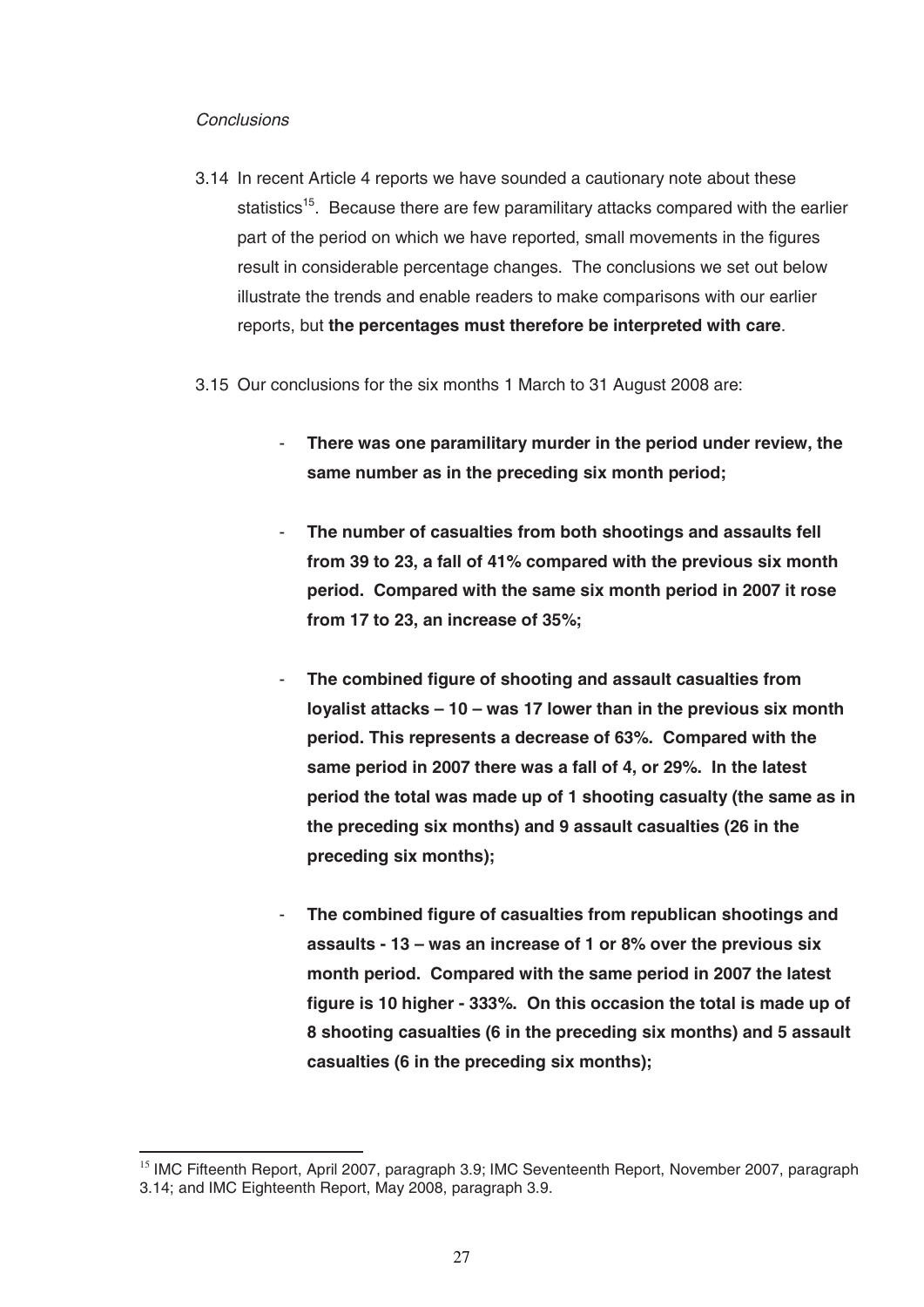- **Averaged out for all paramilitary groups, there was nearly 1 victim every week;**
- **Dissident republicans caused 89% of the shooting casualties and loyalists 64% of the assault casualties;**
- **PIRA was not responsible for any of these incidents<sup>16</sup>;**
- **The changes may be summarised as follows:**

#### Loyalist Groups

- **The number of shooting casualties 1 was the same as it had been in the two previous six month periods. These are the lowest since March 2003;**
- **The number of assault casualties was down by 65% from 26 to 9 compared with the preceding six months and down by 31% from 13 to 9 compared with the same period in 2007;**

## Republican Groups

- **Shooting casualties were up by 2 from 6 to 8 compared with the preceding six month period, an increase of 33%, and up from 0 to 8 compared with the same period in 2007;**
- **Assault casualties were down by 17% from 6 to 5 compared with the preceding six month period, and up by 67% from 3 to 5 compared with the same period in 2007.**

## Geographical Variations

-

- **The number of local government districts experiencing at least 1 casualty rose from 15 in 2006-07 to 18 in 2007-08.** 

<sup>&</sup>lt;sup>16</sup> We have noted in all our reports of this type since our Eighth in February 2006 that PIRA had not been responsible for any of the casualties of paramilitary shootings or assaults.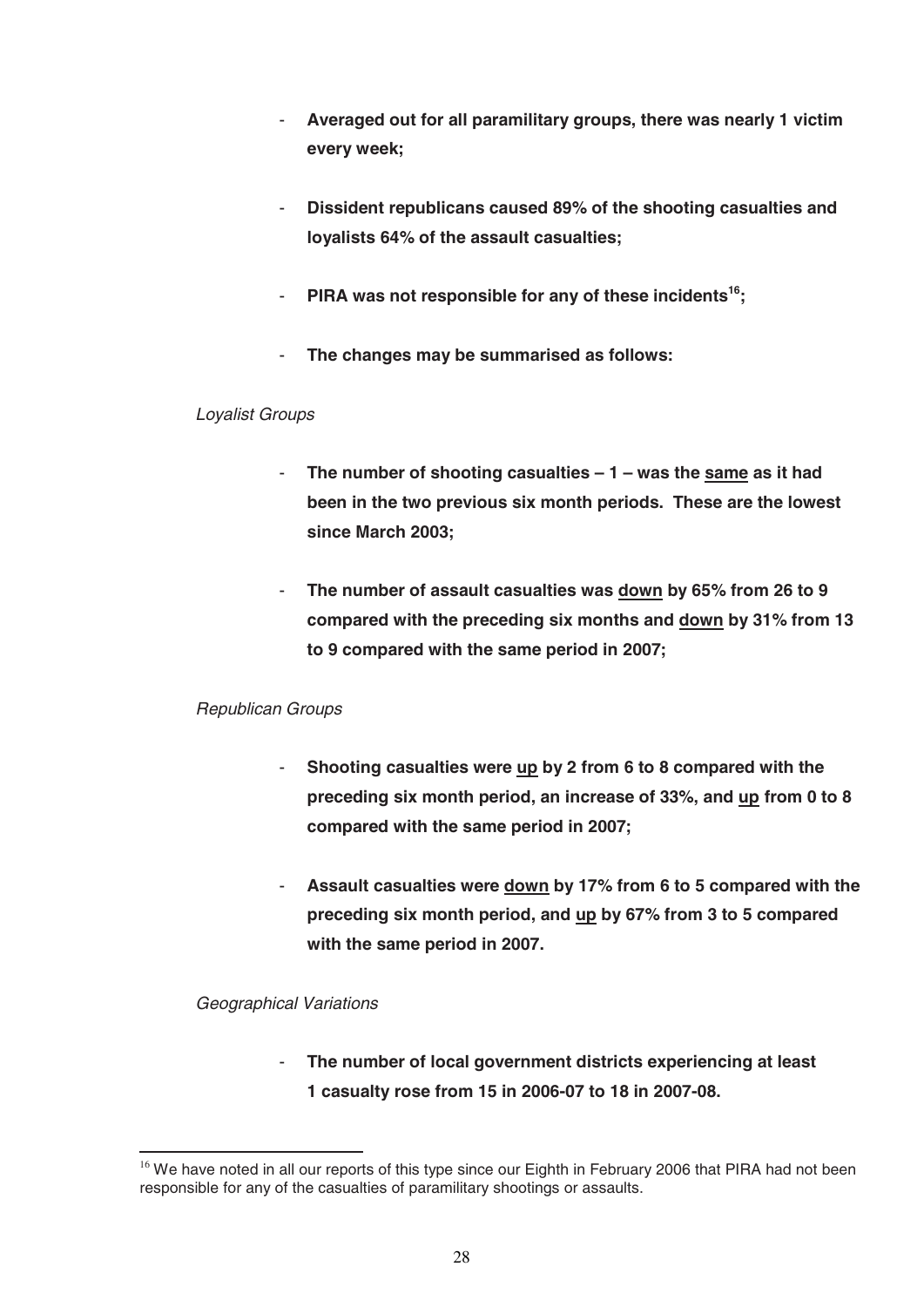# 4**. LEADERSHIP**

- 4.1 Article 4 of the International Agreement requires us to assess whether the leadership of paramilitary groups is directing illegal activities or seeking to prevent them.
- 4.2 We continue to apply here the standards we think should be observed by people in positions of leadership in political parties and in groups associated with paramilitary groups which we originally set out in the Spring of 2005<sup>17</sup>. They are that those in leadership should articulate their opposition to all forms of illegality, should exert their influence against members of paramilitary groups who had not given up crime, and should give clear support to the criminal justice system. In so far as Sinn Féin and PIRA are concerned we also have in mind what we said in our recent ad hoc report.

## Sinn Féin and PIRA

- 4.3 We commented on the role of leadership in our Eighteenth Report six months ago and in our ad hoc Nineteenth Report in September 2008. We said that the leadership remained firmly committed to following the political path and would not in our view be diverted from it. We concluded that PIRA had completely relinquished the leadership and other structures appropriate to a time of armed conflict.
- 4.4 As we say above in respect of  $PIRA^{18}$ , the position has not changed since our Nineteenth Report and we therefore have nothing else to add.

-

<sup>&</sup>lt;sup>17</sup> IMC Fifth Report, May 2005, paragraphs 1.15-1.17 and 8.9-8.10.<br><sup>18</sup> Paragraph 2.20.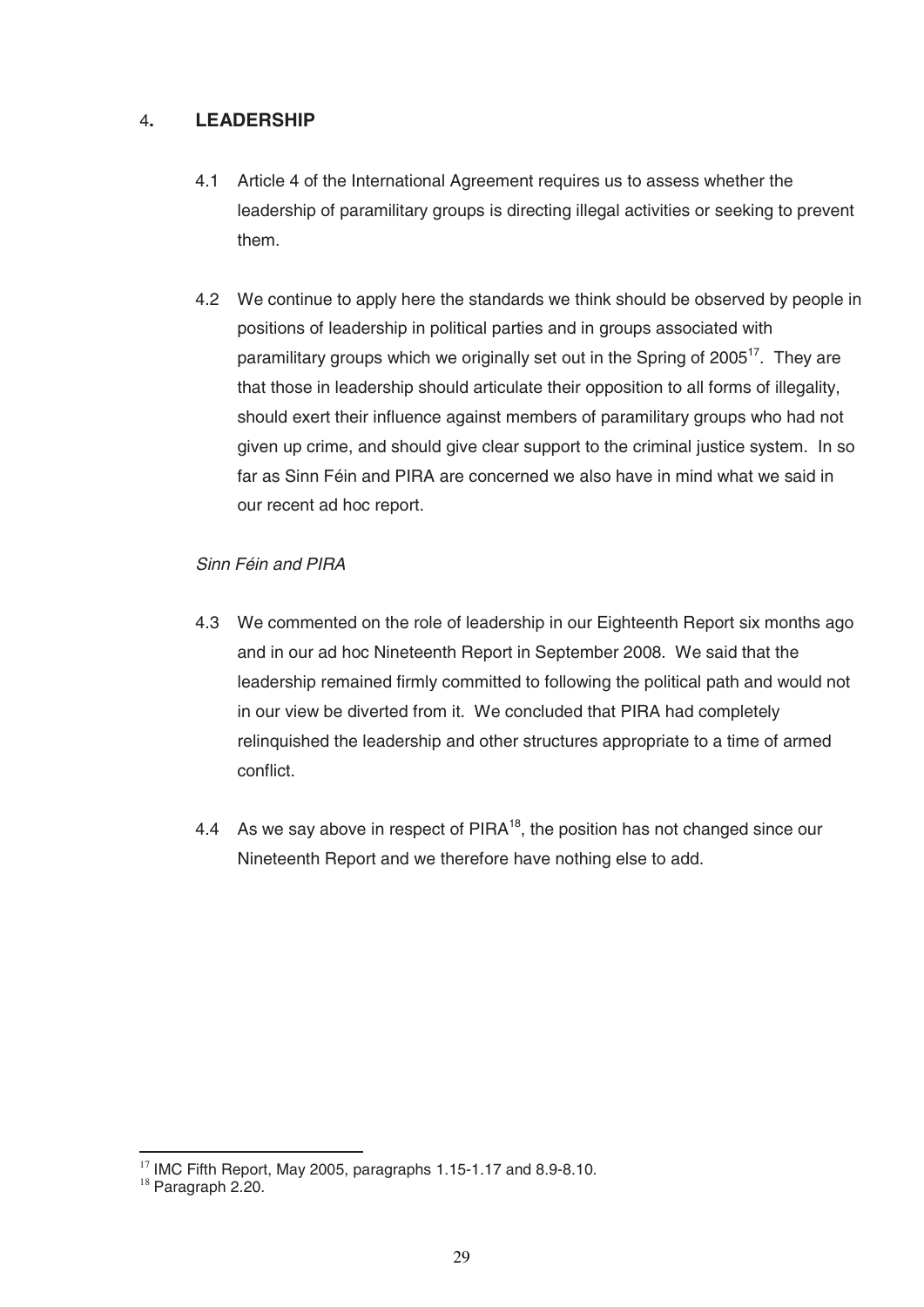#### The PUP and the UVF

- 4.5 In our Eighteenth Report we said that the leadership of the UVF remained committed to its statement of May 2007 and that it was continuing to implement it. We pointed however to the continuing failure to face the issue of decommissioning, difficult though it clearly was for some members. We hoped that the PUP would exert any influence it had to encourage the UVF to move further, including on decommissioning.
- 4.6 We remain convinced of the UVF leadership's commitment to the May 2007 statement, and as we report in Section 2 above<sup>19</sup>, there has been continuing progress. There has been engagement with republicans, for example to avoid conflict at community interfaces. The leadership consults members, as we recognise it has to, and much has happened in terms of a reduction in assaults and criminal activity and in the winding down of operational structures. An important outstanding issue is decommissioning and we hope that the clear improvements we have outlined above will continue through to the addressing of this issue as soon as possible. We encourage the PUP to continue to exert a positive influence to that end.

#### The UPRG and the UDA

- 4.7 In our Eighteenth Report we said that the divisions within the UDA remained and had been a factor in inhibiting progress. Another factor remained the absence of clear strategic direction. At the same time, we did not doubt that many in the leadership continued to want to promote the development of their communities and to wean members away from crime. We concluded that the leadership remained high on good intentions but that it had an uncertain capacity to deliver.
- 4.8 The intentions on the part of the leadership of the mainstream UDA remain constructive. They wish to secure the development of their communities and to reduce crime and they have made clear that violence is not acceptable as a

<sup>-</sup> $19$  Paragraphs 2.37 - 2.39.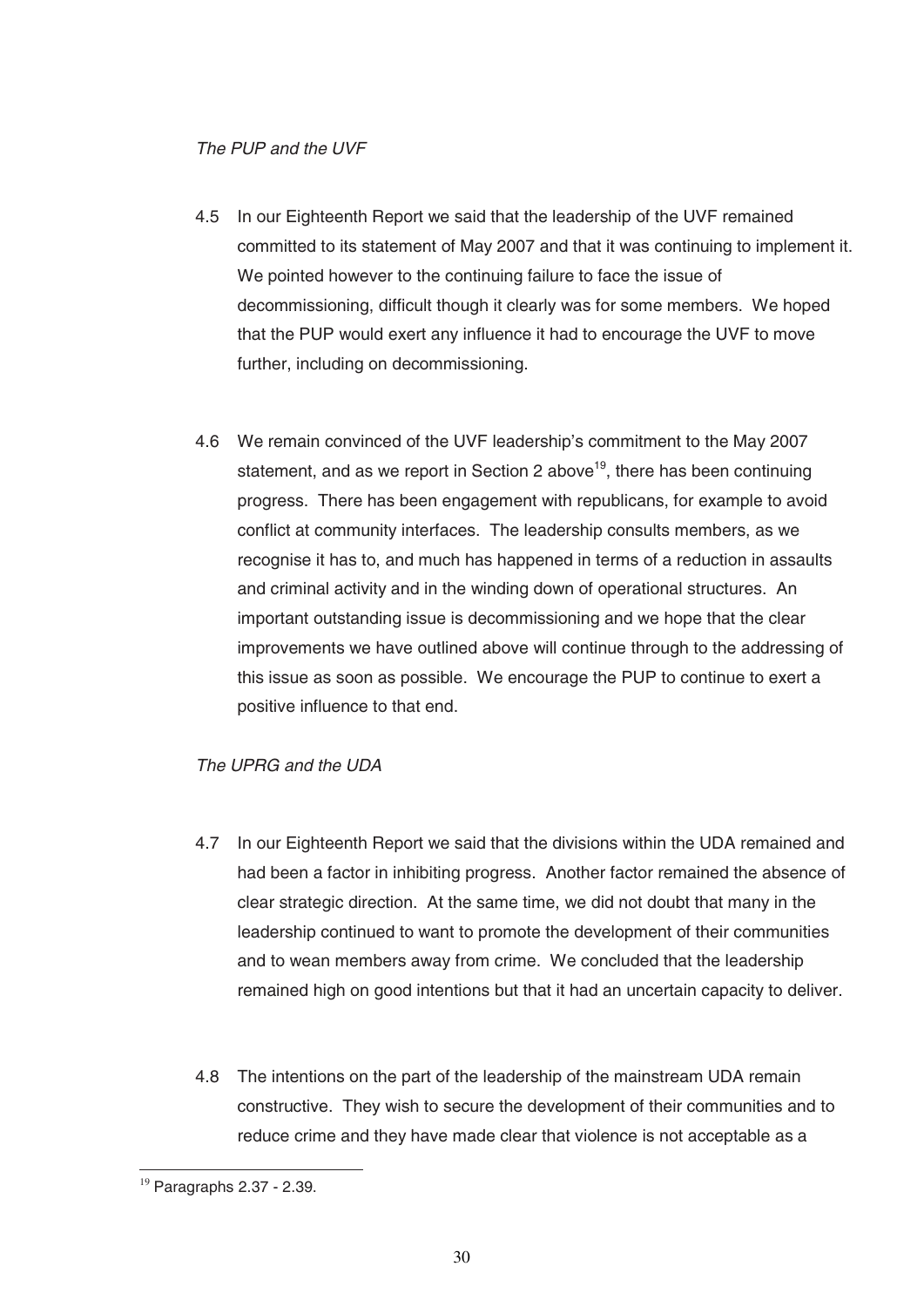means of dealing with anti-social behaviour or for any other purpose. They played a constructive part in ensuring that the 2008 parades season was calm. They have faced criticism from local communities for their stand on having recourse to the police. But the UDA is loosely structured, which makes progress harder. We make no apology for focusing on delivery, and we will continue to do so. On that test, the mainstream UDA still has some way to go. It must recognise that the organisation's time as a paramilitary group has passed and that decommissioning is inevitable. We refer further to this subject in paragraphs 4.10–4.12 below.

4.9 Similar observations could be applied to the leadership of the South East Antrim break-away group.

#### The Continuing Challenge to Loyalist Leaders

- 4.10 In recent reports we have referred to the importance of loyalist leaders recognising the need for change and searching for every opportunity to bring it about. We have done so fully aware of the difficulties they are encountering. But those who hold positions of leadership in paramilitary groups have to face their responsibilities just as do leaders in any other walk of life.
- 4.11 Decommissioning remains the biggest outstanding issue for loyalist leaders, although not the only one. We note the remarks of the Secretary of State in May 2008 that the IICD (like the IMC) was a time limited institution and that the legal protection for decommissioning which comes with it will go sooner rather than later. We welcome these comments and hope that their implications are fully understood by loyalist leaders.
- 4.12 Progress to date on loyalist decommissioning has been disappointing. We believe that the time is fast coming when it may be advisable publicly to set a clear deadline beyond which the protections of the decommissioning legislation will cease to apply. The matter will arise in relation to the parliamentary renewal of the powers in February 2009. Whether that is itself a suitable outer limit is for others to determine.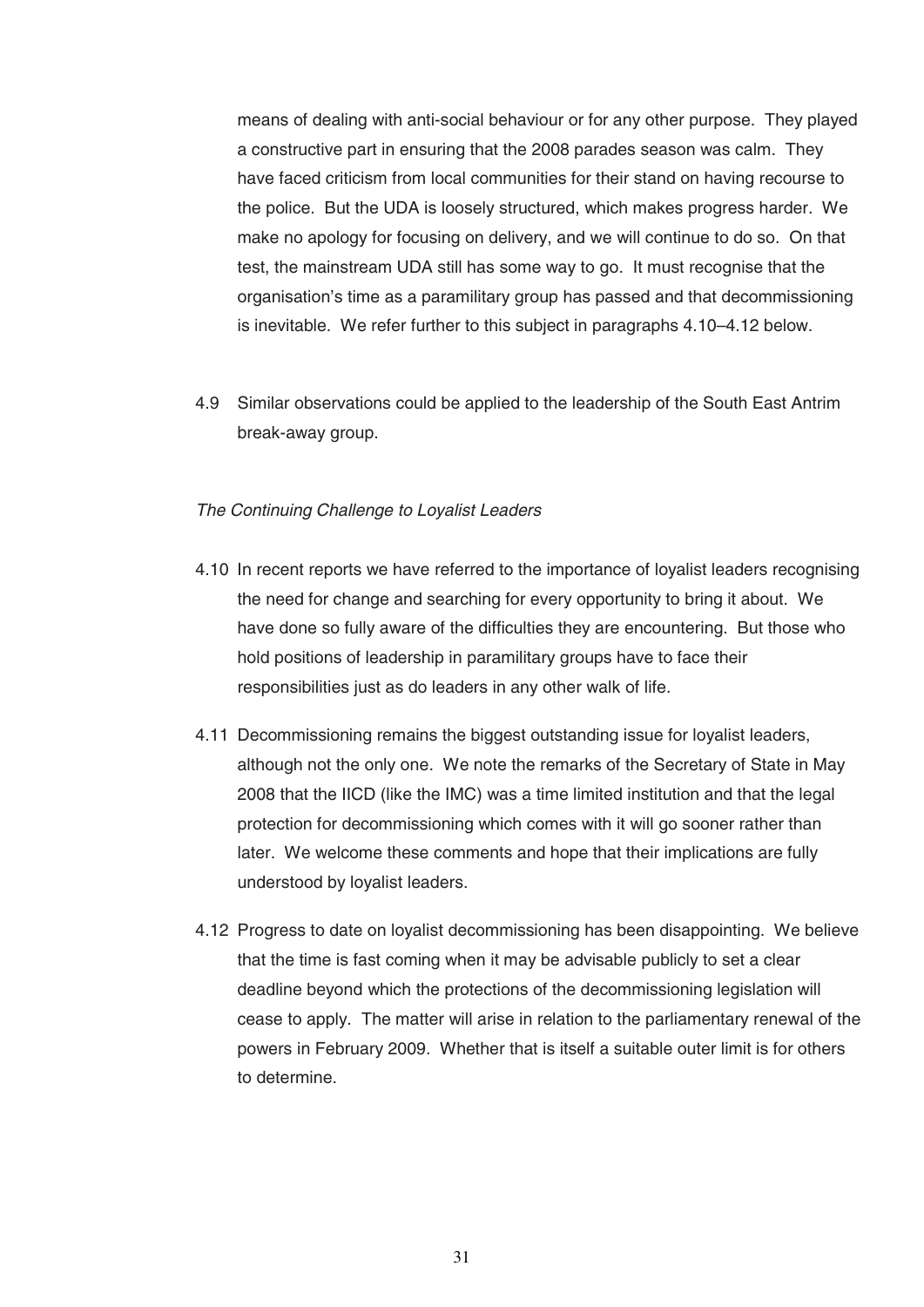#### **5. NORMALISATION: WHERE NEXT?**

- 5.1 For three years we have been able to report developments towards a more normal situation in Northern Ireland. PIRA has transformed itself; loyalists have embarked on change (though with varying degrees of success) and the level of loyalist violence has significantly reduced; the British Army's Operation Banner has ended; the dissident republicans remain committed to terrorist violence and are a serious threat to public safety. In parallel, the Assembly and Executive are in place, albeit that some current political difficulties remain to be resolved, and the people of Northern Ireland are directly responsible for all the functions capable of devolution save for justice and policing. People are generally confident that there will not be a return to the former troubles.
- 5.2 We referred in our Eighteenth Report to the process of transition to normality, both as it affected paramilitary groups and the institutions such as ourselves designed to facilitate it $20$ . We argued that the process could not continue indefinitely and we said that the devolution of justice and policing would be a further indication of progress towards the end declared in Article 3 of the International Agreement under which we are established: "the transition to a peaceful society and stable and inclusive devolved Government in Northern Ireland"<sup>21</sup>.
- 5.3 The devolution of justice and policing has yet to be achieved but we think it is now timely to look ahead to when that happens. It will provide two important opportunities. First, it will facilitate the closer integration of law enforcement with other domestic policy. Second, it will enable the Executive and Assembly to ensure that the functioning of the criminal justice system is fully aligned to the new circumstances. Behind both these issues lies the concept of an overarching law enforcement strategy tailored to the needs of a normalised Northern Ireland.
- 5.4 On the first issue integration it is a commonplace that there is no form of crime which the police and criminal justice agencies can defeat on their own. They need the support of the whole community and of public bodies. Criminals – not least continuing and former paramilitaries who remain criminally active – are experienced and resourceful. It is essential in our view that the full weight of public agencies is directed against them. We ask, for example, whether the

<sup>&</sup>lt;sup>20</sup> IMC Eighteenth Report, May 2008, Section 6.

 $21$  We have cited this Article in each of our reports; see paragraph 1.3 above.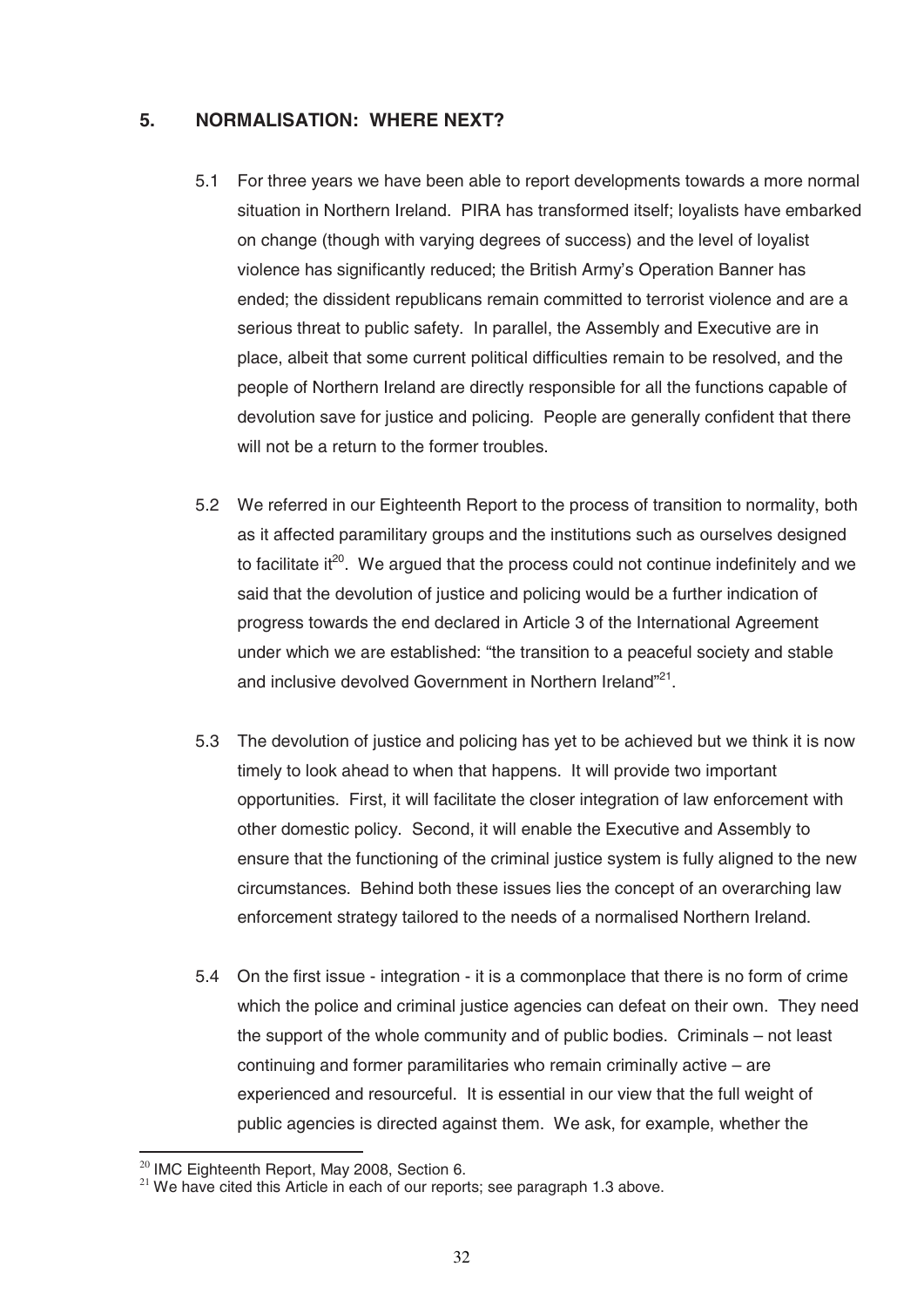maximum effort is being made to ensure that they are not able to defraud industrial or agricultural subsidies. Do public agencies direct their full efforts against criminals who fraudulently claim benefits? Where they incur debts with utility companies are any ensuing court orders rigorously pursued? Can the Assembly and Executive play a part in persuading financial institutions not to support businesses which may be a cover for illegal activity?

- 5.5 On the second issue, it will be important to ensure that as Northern Ireland becomes more normal so the operation of the whole criminal justice system is directed to its evolving needs. The terrorist campaigns have inevitably left a long tail, not least in the operation of that system. We have been looking at the nature of the arrangements for the disclosure of prosecution material in Northern Ireland as compared with the arrangements elsewhere in the UK and in Ireland. We note the views of the Criminal Justice Inspectorate for Northern Ireland in its recent report on the Public Prosecution Service and welcome the fact that it will look more closely at disclosure in a future inspection $^{22}$ . We intend to look further at the issue.
- 5.6 The devolution of justice and policing will provide an entirely fresh opportunity for a strategic approach to both these issues. The closer integration of law enforcement with other public services and the operation of the criminal justice system can then be viewed as a whole and policy can be tailored by the Assembly and Executive to meet the challenges which Northern Ireland will certainly still face. While the devolution of justice and policing has not yet been achieved, it is not too early to start considering these issues.

 $\overline{a}$ 

 $22$  Criminal Justice Inspection, Northern Ireland, (i) An Inspection of the Public Prosecution Service for Northern Ireland, July 2007, pages 59-61 and (ii) Business Plan 2008-09, The Inspection Programme 2008-09.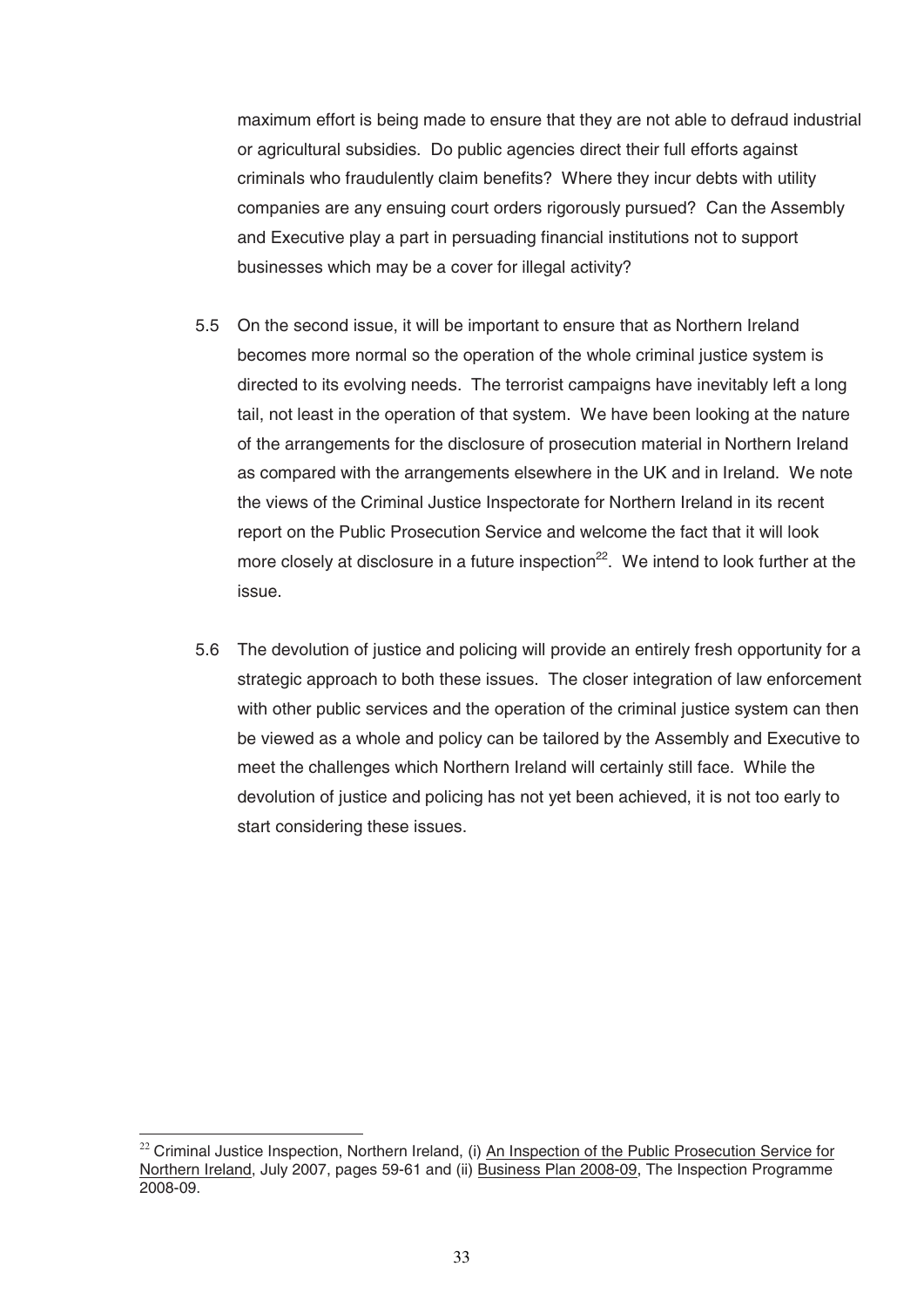# **INTERNATIONAL AGREEMENT BETWEEN THE GOVERNMENT OF THE UK AND THE GOVERNMENT OF IRELAND – ARTICLES 4 AND 7**

#### **Article 4**

In relation to the remaining threat from paramilitary groups, the Commission shall:

- (a) monitor any continuing activity by paramilitary groups including:
	- i. attacks on the security forces, murders, sectarian attacks, involvement in riots, and other criminal offences;
	- ii. training, targeting, intelligence gathering, acquisition or development of arms or weapons and other preparations for terrorist campaigns;
	- iii. punishment beatings and attacks and exiling;
- (b) assess:
- i. whether the leaderships of such organisations are directing such incidents or seeking to prevent them; and
- ii. trends in security incidents.
- (c) report its findings in respect of paragraphs (a) and (b) of this Article to the two Governments at six-monthly intervals; and, at the joint request of the two Governments, or if the Commission sees fit to do so, produce further reports on paramilitary activity on an ad hoc basis.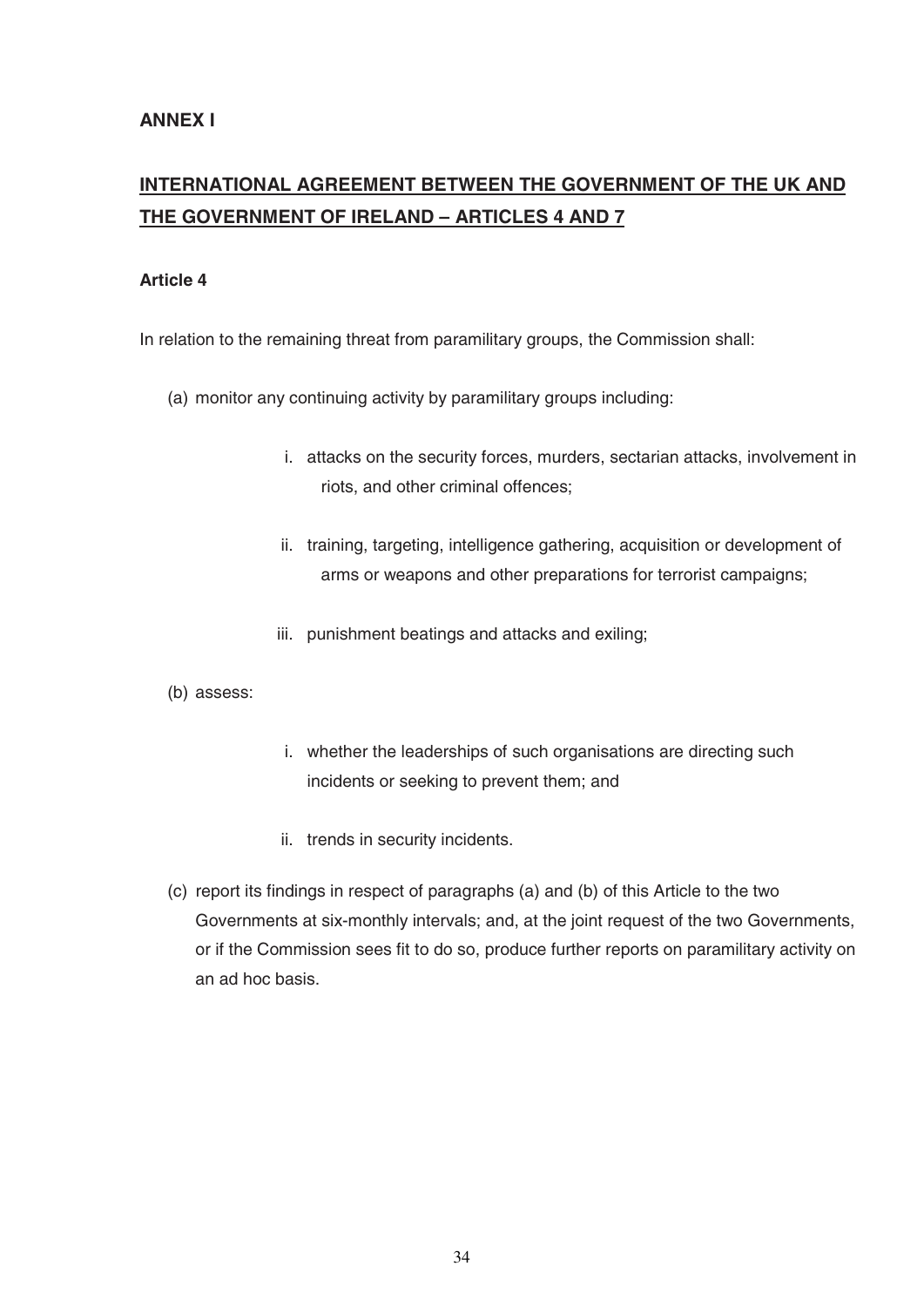# **Article 7**

When reporting under Articles 4 and 6 of this Agreement, the Commission, or in the case of Article 6(2), the relevant members thereof shall recommend any remedial action considered necessary. The Commission may also recommend what measures, if any, it considers might appropriately be taken by the Northern Ireland Assembly, such measures being limited to those which the Northern Ireland Assembly has power to take under relevant United Kingdom legislation.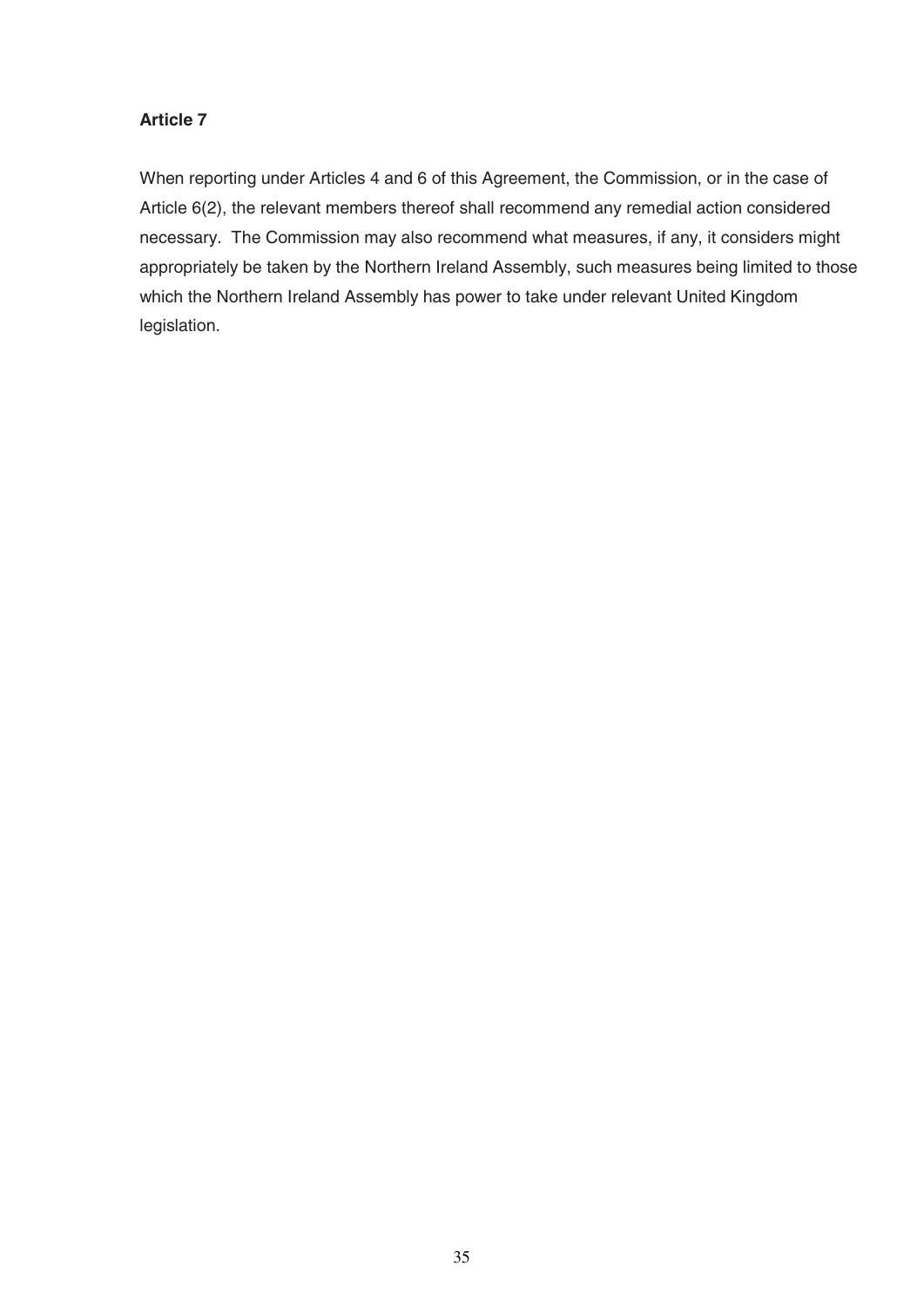# **ANNEX II**

# **THE IMC'S GUIDING PRINCIPLES**

These guiding principles were set out in the statement the IMC issued on 9 March 2004.

- The rule of law is fundamental in a democratic society.
- We understand that there are some strongly held views about certain aspects of the legal framework, for example the special provisions applying to terrorism, and that those holding these views will continue to seek changes. But obedience to the law is incumbent on every citizen.
- The law can be legitimately enforced only by duly appointed and accountable law enforcement officers or institutions. Any other forcible imposition of standards is unlawful and undemocratic.
- Violence and the threat of violence can have no part in democratic politics. A society in which they play some role in political or governmental affairs cannot – in the words of Article 3 – be considered either peaceful or stable.
- Political parties in a democratic and peaceful society, and all those working in them, must not in any way benefit from, or be associated with, illegal activity of any kind, whether involving violence or the threat of it, or crime of any kind, or the proceeds of crime. It is incumbent on all those engaged in democratic politics to ensure that their activities are untainted in any of these ways.
- It is not acceptable for any political party, and in particular for the leadership, to express commitment to democratic politics and the rule of law if they do not live up to those statements and do all in their power to ensure that those they are in a position to influence do the same.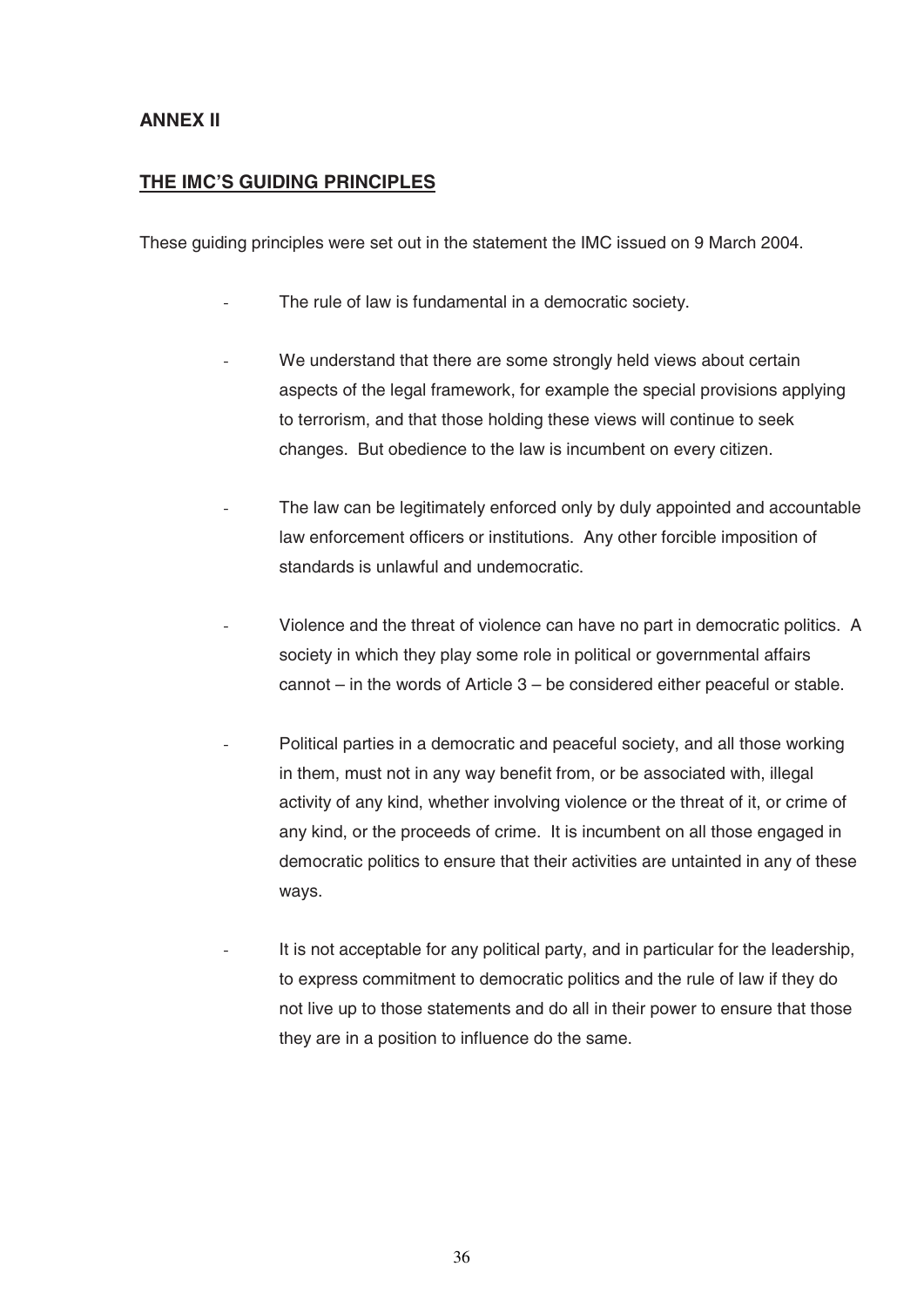# **MAPS SHOWING THE GEOGRAPHICAL DISTRIBUTION OF PARAMILITARY VIOLENCE IN SECTION 3: TECHNICAL NOTE AND KEY TO LOCAL GOVERNMENT DISTRICTS**

The maps following paragraph 3.13 showing the geographical distribution of paramilitary violence over the 12 months from 1 September 2007 to 31 August 2008, are based on District Council areas for Northern Ireland as a whole and on wards for Belfast. The maps below give a key by which individual areas can be identified.

# **Technical Note**

Maps of this kind can be produced only if a valid postcode is associated with the incident. All of the 62 paramilitary attacks (which include both shootings and assaults) during the period 1 September 2007 to 31August 2008, had a valid postcode (as verified against the 2005 Central Postcode Directory), for the location of the attack and are therefore included in this analysis. The maps use 1993 Local Government District and Ward boundaries. The keys are in Tables 1 and 2 below.

The attribution of a paramilitary-style attack to either a Loyalist or Republican category is based on information available to investigating officers at the time of the attack.

Figures for the current year are provisional and may be subject to minor amendment.

Table 2, below the map of Belfast local government wards, identifies the community background split within the ward as defined by a person's current religious group, if any, or the religious group in which they were brought up for people who do not regard themselves as belonging to any religion. The proportions are based on data from the 2001 Census, which took place on 29 April 2001 and have been rounded to the nearest whole number. The category 'Protestant' includes those respondents who gave their religion as Protestant or other Christian/Christian related. The category 'Catholic' includes those who gave their religion as Catholic or Roman Catholic.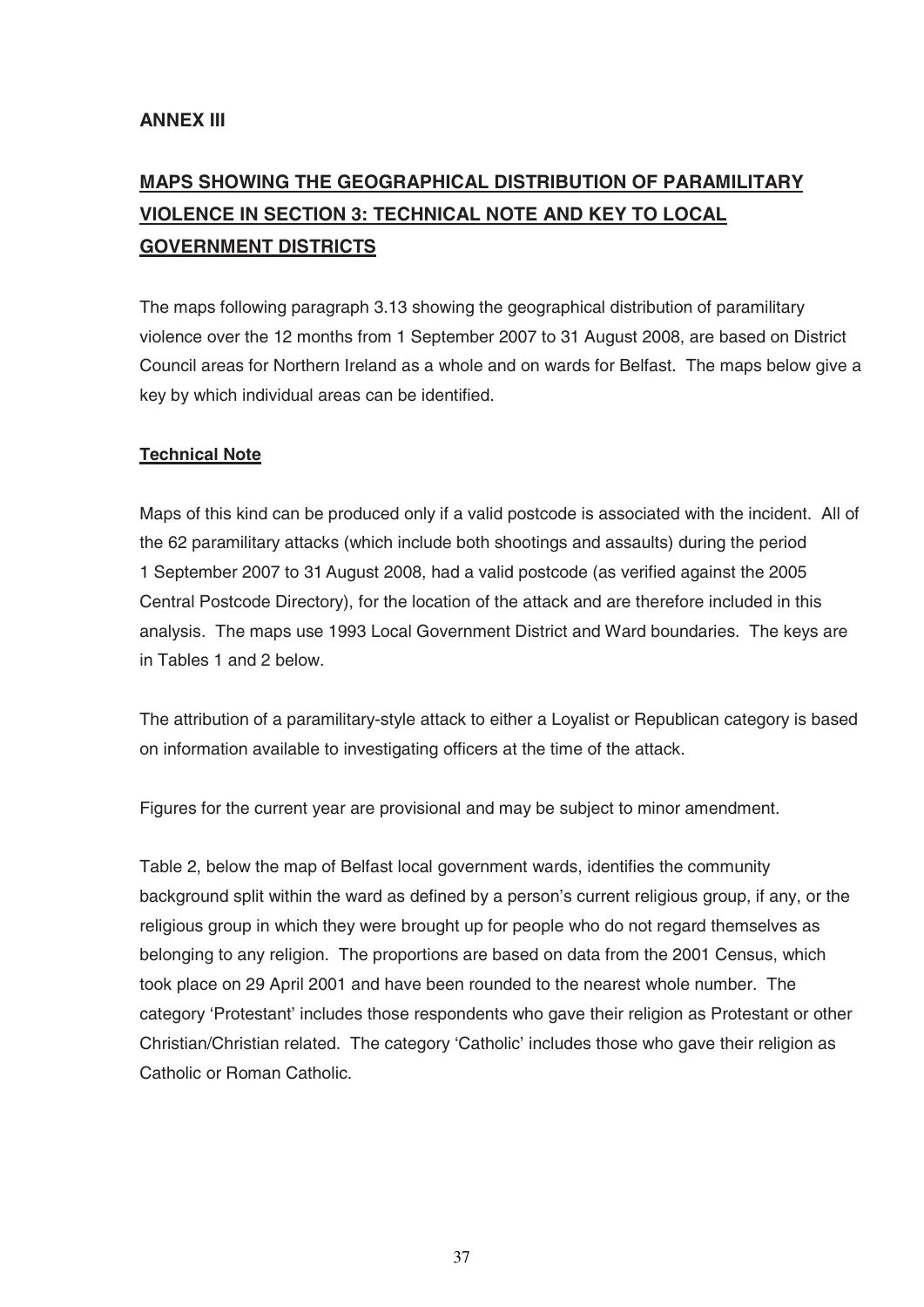# **Outline of Northern Ireland by Local Government District**



| <b>Local Government</b> | <b>Map reference</b> | <b>Local Government</b> | Map reference |
|-------------------------|----------------------|-------------------------|---------------|
| <b>District</b>         | number               | <b>District</b>         | number        |
| Antrim                  |                      | Down                    | 14            |
| Ards                    | $\overline{2}$       | Dungannon               | 15            |
| Armagh                  | 3                    | Fermanagh               | 16            |
| Ballymena               | $\overline{4}$       | Larne                   | 17            |
| Ballymoney              | 5                    | Limavady                | 18            |
| Banbridge               | 6                    | Lisburn                 | 19            |
| <b>Belfast</b>          | $\overline{7}$       | Magherafelt             | 20            |
| Carrickfergus           | 8                    | Moyle                   | 21            |
| Castlereagh             | 9                    | Newry and Mourne        | 22            |
| Coleraine               | 10                   | Newtownabbey            | 23            |
| Cookstown               | 11                   | North Down              | 24            |
| Craigavon               | 12                   | Omagh                   | 25            |
| Derry                   | 13                   | Strabane                | 26            |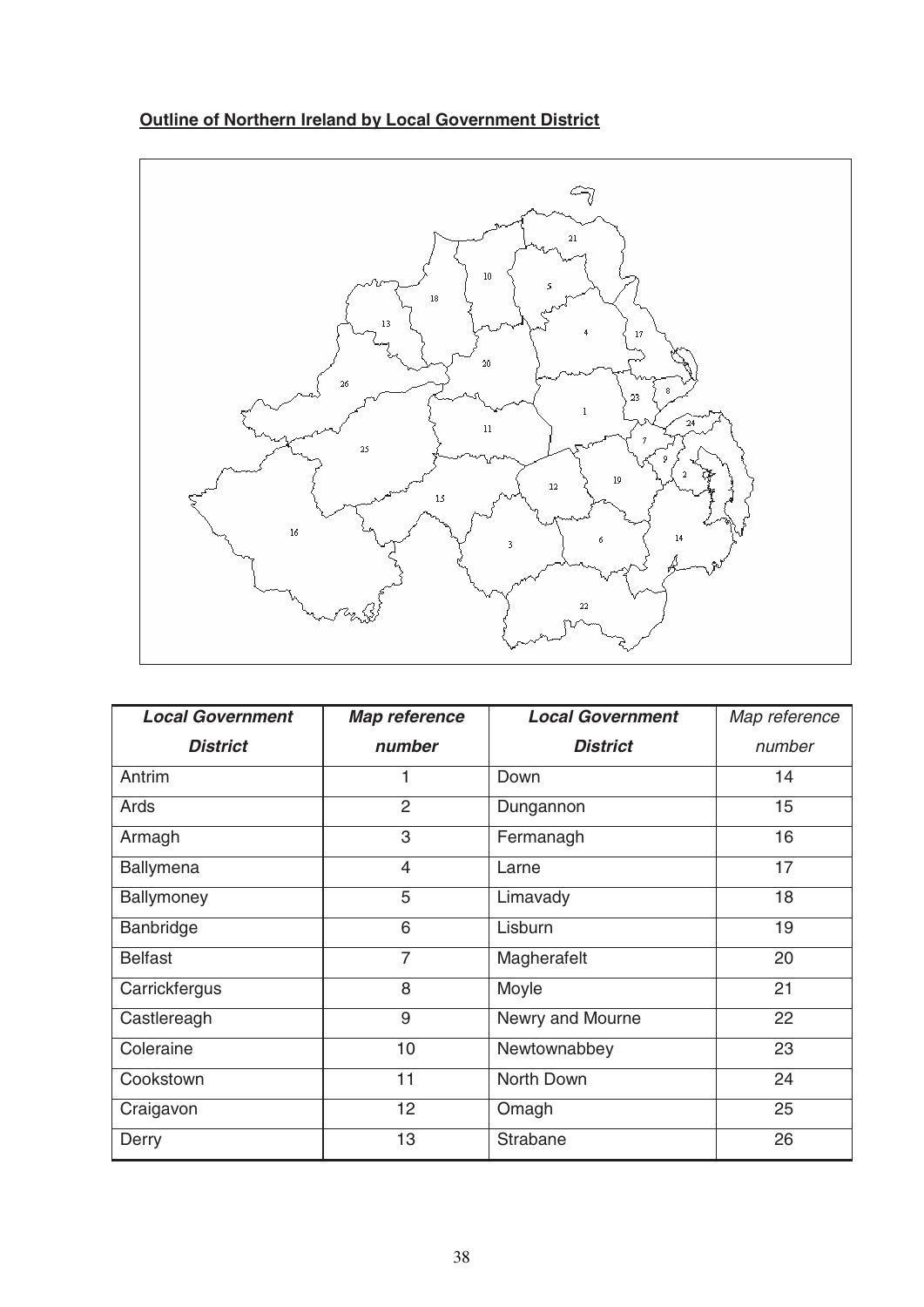# **Outline of Belfast Local Government District by Ward**



| <b>Ward</b>            | <b>Map</b><br>reference<br>number | <b>Protestant /</b><br><b>Catholic</b><br>Population (%) | <b>Ward</b>        | Map<br>reference<br>number | <b>Protestant /</b><br><b>Catholic</b><br>Population (%) |
|------------------------|-----------------------------------|----------------------------------------------------------|--------------------|----------------------------|----------------------------------------------------------|
| Andersonstown          | 1                                 | 1/99                                                     | Glencolin          | 27                         | 1/98                                                     |
| Ardoyne                | $\overline{2}$                    | 3/96                                                     | Highfield          | 28                         | 94/4                                                     |
| Ballyhackamore         | $\overline{3}$                    | 80/12                                                    | Island             | 29                         | 90/5                                                     |
| Ballymacarrett         | $\overline{4}$                    | 47/51                                                    | <b>Knock</b>       | 30                         | 90/5                                                     |
| Ballynafeigh           | $\overline{5}$                    | 33/59                                                    | Ladybrook          | 31                         | 12/87                                                    |
| <b>Ballysillan</b>     | $\overline{6}$                    | 91/4                                                     | Legoniel           | 32                         | 59 / 38                                                  |
|                        |                                   |                                                          |                    |                            |                                                          |
| Beechmount             | $\overline{7}$                    | 4/92                                                     | Malone             | 33                         | 38/56                                                    |
| <b>Bellevue</b>        | 8                                 | 35/61                                                    | Musgrave           | 34                         | 37/60                                                    |
| <b>Belmont</b>         | $\overline{9}$                    | 90/4                                                     | New Lodge          | 35                         | 2/97                                                     |
| <b>Blackstaff</b>      | 10                                | 91/4                                                     | Orangefield        | 36                         | 91/3                                                     |
| <b>Bloomfield</b>      | 11                                | 88/5                                                     | Ravenhill          | $\overline{37}$            | 67/26                                                    |
| <b>Botanic</b>         | 12                                | 23/67                                                    | Rosetta            | 38                         | 37/58                                                    |
| Castleview             | 13                                | 64/31                                                    | Shaftesbury        | 39                         | 58 / 37                                                  |
| Cavehill               | 14                                | 45/51                                                    | Shankill           | 40                         | 94/3                                                     |
| Cherryvalley           | 15                                | 85/9                                                     | Stormont           | 41                         | 85/9                                                     |
| <b>Chichester Park</b> | 16                                | 20/75                                                    | <b>Stranmillis</b> | 42                         | 44 / 48                                                  |
| Cliftonville           | 17                                | 68<br>29/                                                | Sydenham           | 43                         | 90/4                                                     |
| Clonard                | 18                                | 3/96                                                     | <b>The Mount</b>   | 44                         | 90/4                                                     |
| Crumlin                | 19                                | 94/4                                                     | Upp. Malone        | 45                         | 69 / 25                                                  |
| Duncairn               | 20                                | 90/6                                                     | Upp. Springfield   | 46                         | 3/97                                                     |
| <b>Falls</b>           | 21                                | 3/97                                                     | Waterworks         | 47                         | 7/91                                                     |
| <b>Falls Park</b>      | 22                                | 2/98                                                     | Whiterock          | 48                         | 1/99                                                     |
| Finaghy                | 23                                | 50/45                                                    | Windsor            | 49                         | 47/43                                                    |
| Fortwilliam            | 24                                | 64 / 33                                                  | Woodstock          | 50                         | 87/6                                                     |
| <b>Glen Road</b>       | 25                                | 2/97                                                     | Woodvale           | 51                         | 95/3                                                     |
| Glencairn              | 26                                | 85/12                                                    |                    |                            |                                                          |

**Printed in the UK by The Stationery Office Limited on behalf of the Controller of Her Majesty's Stationery Office ID5962421 11/08 412882 19585**

**Printed on Paper containing 75% recycled fibre content minimum.**